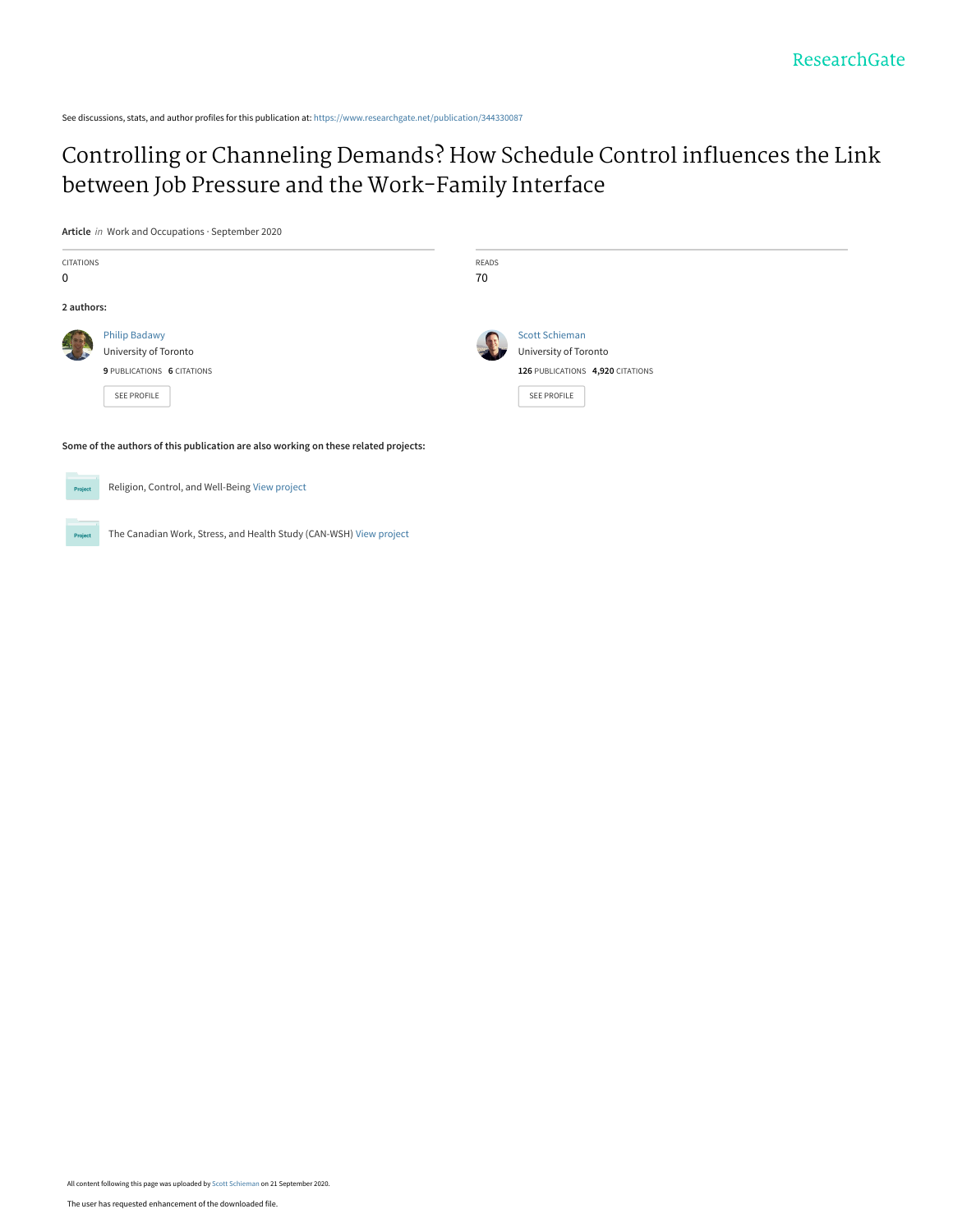## **Controlling or Channeling Demands? How Schedule Control influences the Link between Job Pressure and the Work-Family Interface**

PHILIP J. BADAWY *University of Toronto* 

SCOTT SCHIEMAN *University of Toronto* 

**Funding:** A grant award from the Canadian Institutes of Health Research (CIHR) supports this study (Funding Reference Number: MOP-102730; PI: Scott Schieman).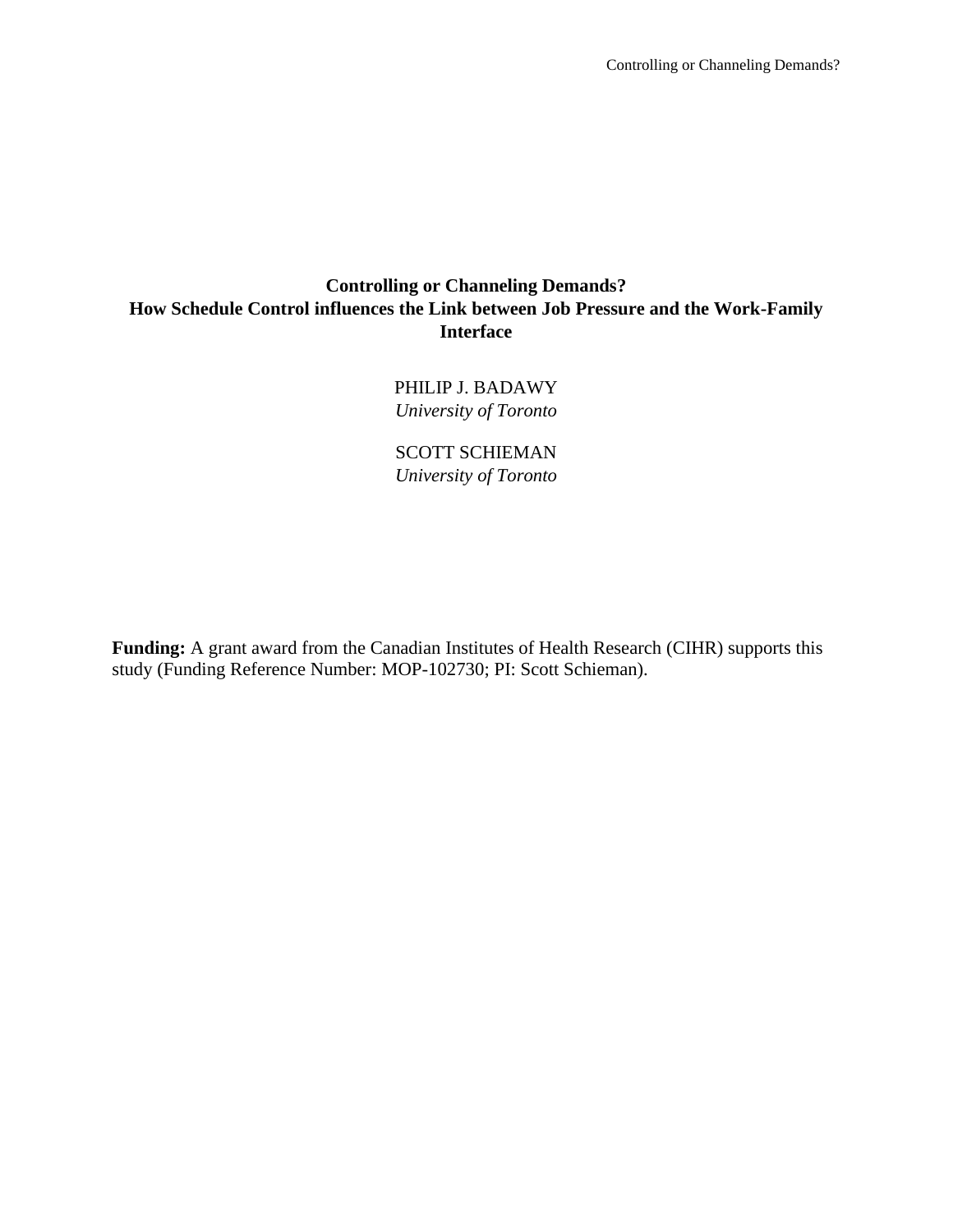## **Abstract**

Schedule control is theorized as a job resource that should reduce the extent to which work demands bleed into nonwork time and decrease work-to-family conflict. However, schedule control might also come with greater expectations that workers fully devote themselves to work even during non-conventional work times; in this scenario, schedule control might act as a channel through which job demands can more easily permeate nonwork roles and generate conflict. Drawing on four waves of panel data from the Canadian Work, Stress, and Health Study (2011-2017), we use fixed effects regression techniques to discover some contradictions in the resource functions of schedule control. We find that schedule control exacerbates the effect of job pressure on role blurring, and these observed downsides of schedule control are stronger for women. By discovering gendered effects in the moderating role of schedule control, this study sharpens prevailing knowledge about its functions as a resource and the ways that it might channel stressful work-related demands.

Keywords: schedule control, job pressure, work-to-family conflict, role blurring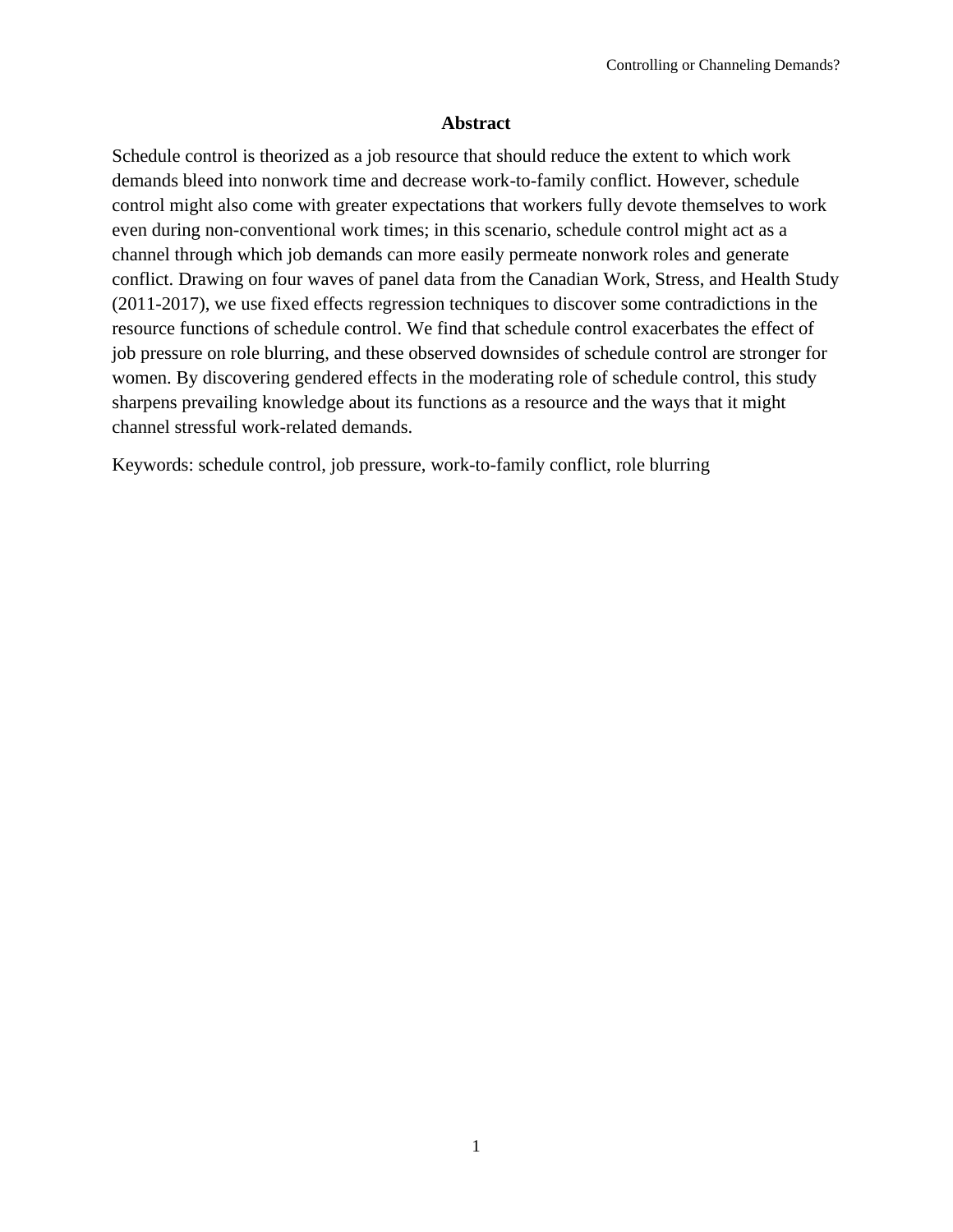Work-to-family conflict is a pervasive and pernicious stressor that has important consequences for workers' health and well-being (Powell, Greenhaus, Allen, & Johnson, 2019). At least one out every three workers experience work-to-family conflict (Pal, Galinsky, & Kim, 2020), and this has been increasing over time (Aumann, Galinsky, & Matos, 2011). To help explain workto-family conflict, scholars have underscored the interrelationships between (1) job demands and resources, and (2) strains in the work-family interface (Glavin & Schieman, 2012; Kelly et al., 2014). Job pressure poses a potential threat to workers' successful navigation of the work-family interface because it involves an overwhelming workload that often extends beyond what can be completed in the workplace (Schieman, 2013). In contrast, some scholars tout schedule control as a solution to help workers more effectively navigate the boundary—and therefore minimize the conflict—between their work and family roles (Kelly & Moen, 2007).

Schedule control is a job resource enacted to determine the timing of paid work; it should therefore help workers alleviate work-to-family conflict by enabling them to transition between work and home domains more easily. However, as a result of this eased transition and heightened integration between work and nonwork spheres, the boundaries that separate them can become increasingly blurred—a process referred to as *role blurring* (Desrochers & Sargent, 2004). Role blurring is defined as "a subjective, cognitive phenomenon involving perceived integration of work life and home life that is situated in a highly interdependent work-family context such as the simultaneous work and family demands that can be present when people bring their paid work into the home" (Desrochers, Hilton, & Larwood, 2005, p. 449). Responding to or initiating work-related emails and phone calls, thinking about work outside of work, and multitasking on both work and home tasks—these represent the main role blurring activities (Schieman & Glavin, 2016). As workplaces extend and tighten the grip on employees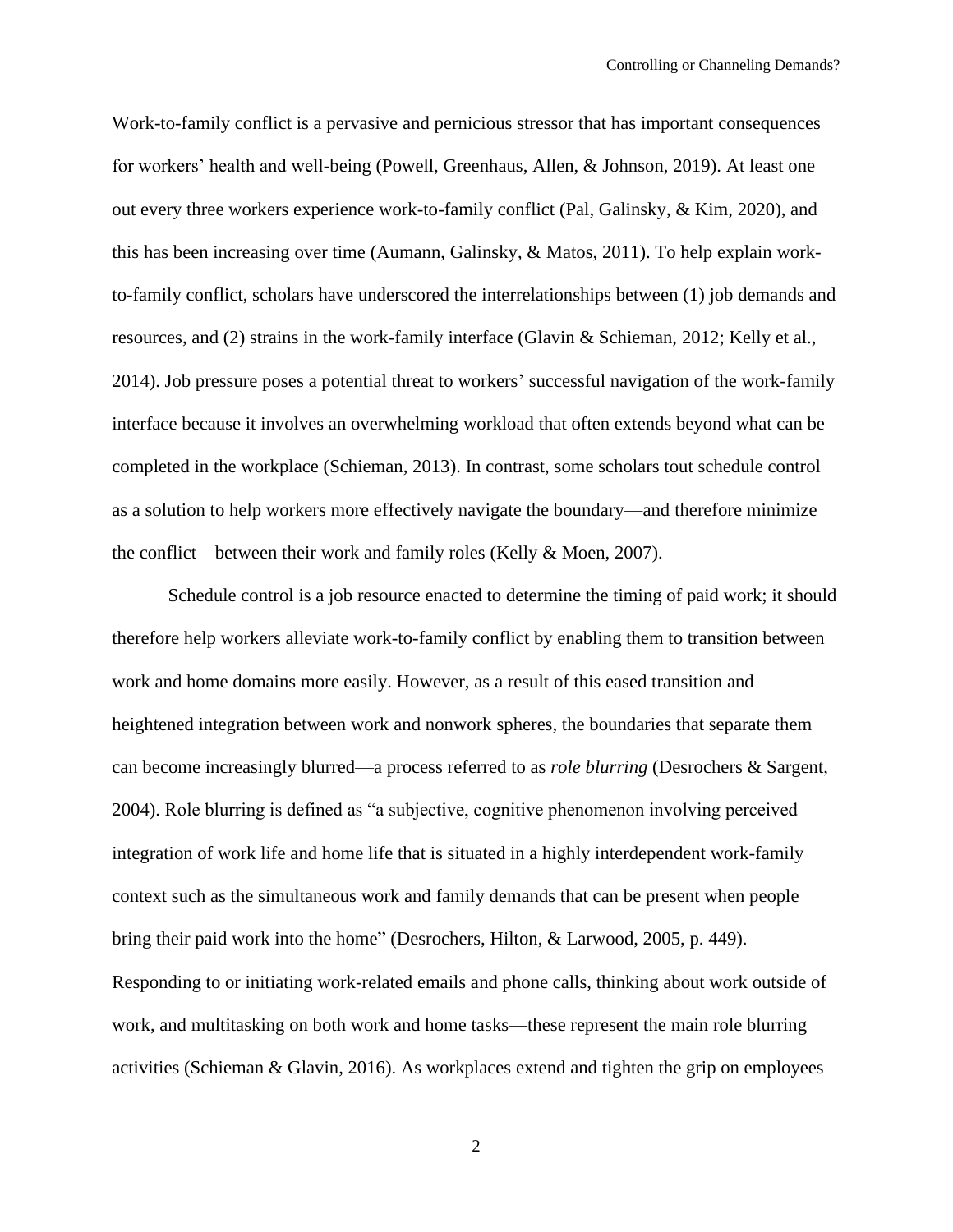during their nonwork time, these permeating work demands may detract from the finite time, energy, and attention available for family-related roles—and, in turn, these processes can fuel *work-to-family conflict* (Greenhaus & Beutell, 1985). Harkening back decades to sociological social psychology research on role theory and role conflict (Biddle, 1979, 1986; Heiss, 1981), the processes whereby work and family roles become blurred and subsequently conflict with each other have gained significant traction in multiple disciplines (Powell et al., 2019). And yet, despite recent labor market trends towards greater efficiency and productivity that create challenging expectations for workers on and off the job, the onus often remains on the individual worker to effectively manage his or her own time (Moen et al., 2013). Employers may offer schedule control to help workers cope with heightened job pressures in ways that allow them to better manage their work and nonwork roles. At the same time, however, if having more control over the timing of work does not allow overloaded or pressured workers to completely "clock out"—and engage in activities outside of their work role without distraction—then this dynamic might raise critical questions about the protective utility of schedule control. Our first objective is to resolve whether schedule control functions as a job resource and alleviates the harmful impact of job pressure on role blurring and work-to-family conflict—or if instead, schedule control acts as a channel through which job pressure can more easily extract nonwork time and conflict with the family role.

Our second objective is to contribute new knowledge about the potential gender differences in the moderating role of schedule control. The gendered nature of work and family roles provides a compelling backdrop to expect gender differences in the functions of schedule control in the work-family interface (Kim, Henly, Golden, & Lambert, 2020; Simon, 1995). However, there is a lack of research that examines the potential gender differences in the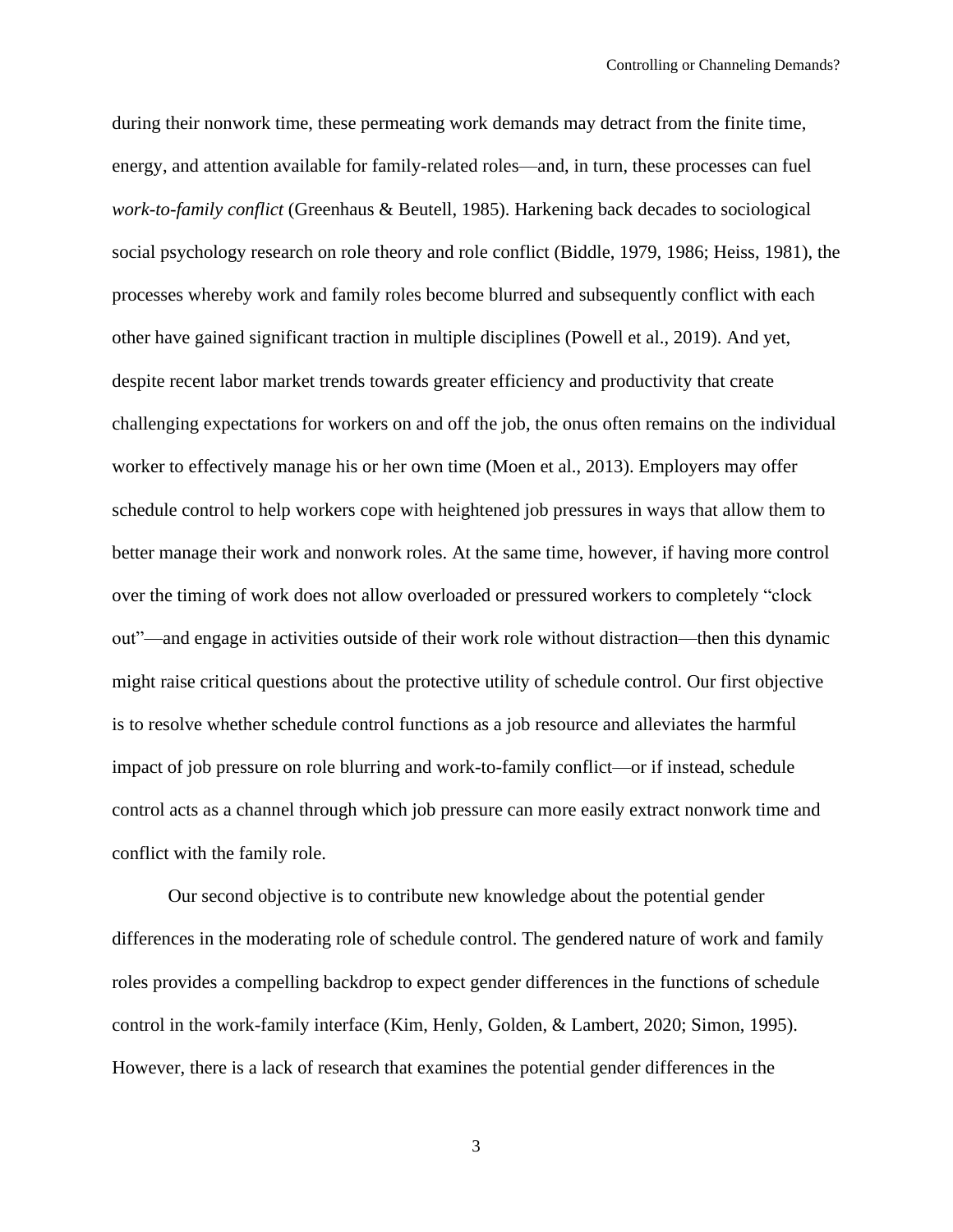moderating role of schedule control for workers who experience high job pressure. This is one key contribution of the present study because if women are still primarily responsible for family and domestic tasks despite their own experiences of job pressure, then their use of schedule control may be linked with the challenges of attempting to fulfill both work and nonwork roles simultaneously.

Prior cross-sectional research has shed light on the complex relationships between work and family roles, but these relationships are inherently dynamic and likely fluctuate over time. Work-family researchers have therefore encouraged scholarship that advances beyond crosssectional designs to better capture these dynamic changes—and they have also expressed concerns with the potential bias that arises from unmeasured third variables (Allen & Martin, 2017). For instance, some researchers have questioned if unmeasured personal history (e.g., family background) and personality dispositions (e.g., neuroticism, conscientiousness) might confound the relationship between working conditions and well-being (Bakker et al., 2010; Lupu, Spence, & Emspon, 2018; Schaufeli & Taris, 2014; Wayne, Musisca, & Fleeson, 2004). To address these concerns, we analyze four waves of longitudinal data and employ fixed effects models to account for time-invariant, unmeasured variables. Therefore, to our knowledge, this is the first study to evaluate the possibly protective or paradoxical effects of schedule control in moderating the links between job pressure and strains in the work-family interface—and potential gender contingencies—while analytically accounting for all time-stable confounders.

## **Literature Review and Hypotheses**

#### *A Quintessential Demand: Job Pressure*

Harried lifestyles have become normative in part due to simultaneous changes in both work and family spheres. With the rise of dual-earner and single-parent families alongside growing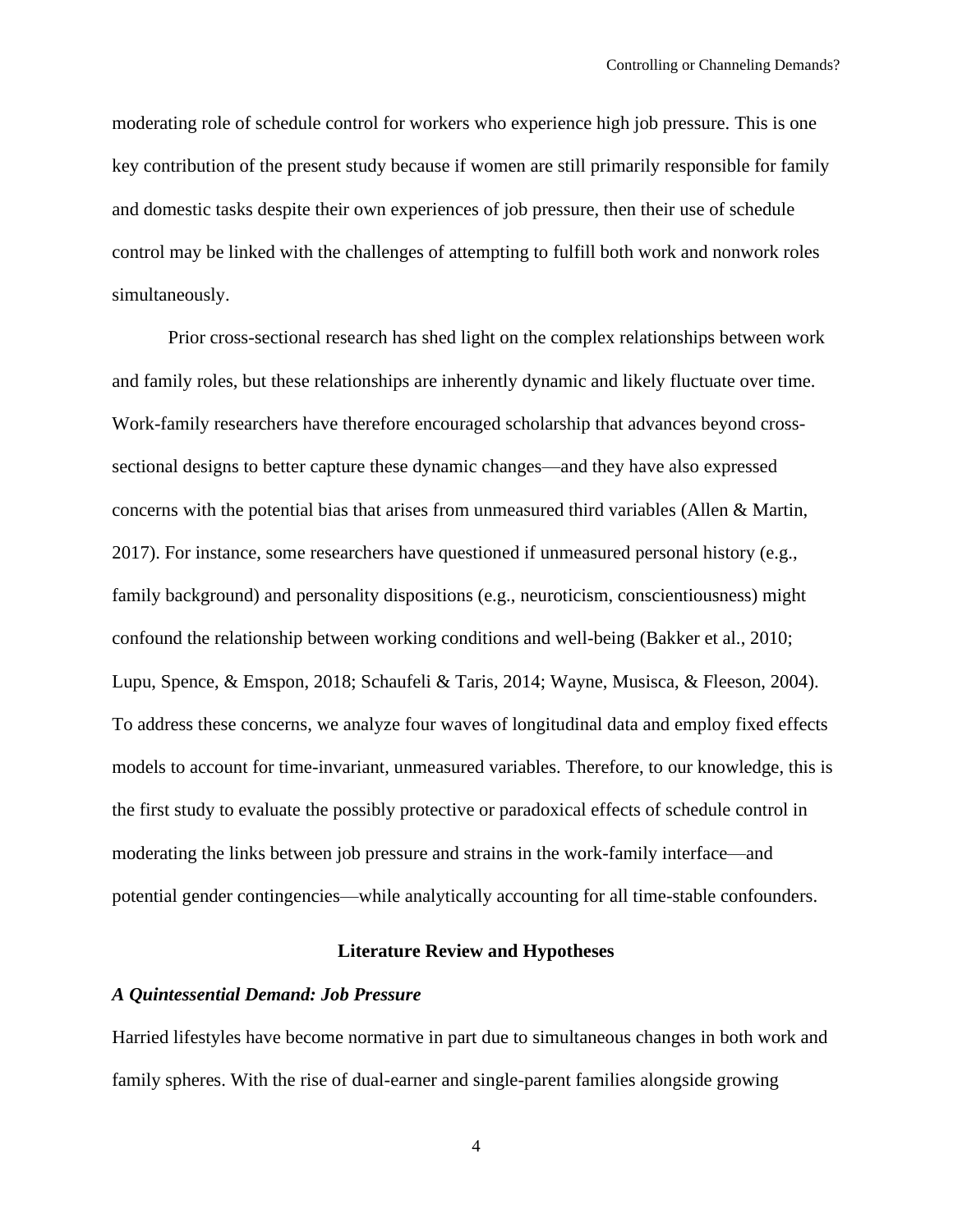expectations about work productivity that increase job pressure and overtime, the need to juggle competing work and family roles has spawned new challenges to workers' well-being (Nomaguchi, 2009; Winslow, 2005). Recent transformations in work that increase workload and intensification underscore the salience of job pressure in work-stress research (Maume & Purcell, 2007; Moen et al., 2013). Job pressure is a quintessential job demand that encapsulates the intensifying and overflowing workloads—and these, in turn, represent a potent source of strain in the work-family interface (Schieman, Milkie, & Glavin, 2009). Job pressure is widespread according to a nationally-representative survey of 2,524 working Canadians—referred to as the Canadian Quality of Work and Economic Life Study (C-QWELS)—as roughly 40 percent of Canadian workers report that they are overwhelmed by the amount of work they had to do, frequently have insufficient time to complete their work, and that they work on too many tasks at the same time (Schieman, 2020). Prior cross-sectional research links job pressure to greater role blurring and work-to-family conflict (Glavin & Schieman, 2012; Schieman & Glavin, 2016). In response to these new challenges in the work-family interface, scholars and practitioners have advocated for organizations to provide greater schedule control as a potentially protective resource (Cornwell & Warburton, 2014; Kelly et al., 2014; Moen et al., 2016).

## *Controlling versus Channeling? The Upsides and Downsides of Schedule Control*

For many workers, the employer partially or fully determines work time. Schedule control entails employees having greater latitude over the timing of work—that is, their work schedule and, more specifically, their start and finish times (Golden, 2001). While not all occupations are amenable to flexible scheduling of work hours, professionals and managers are disproportionately more likely to have access to schedule control (Kelly & Moen, 2007; Schieman et al., 2009). Despite its greater prevalence among higher-status workers, access to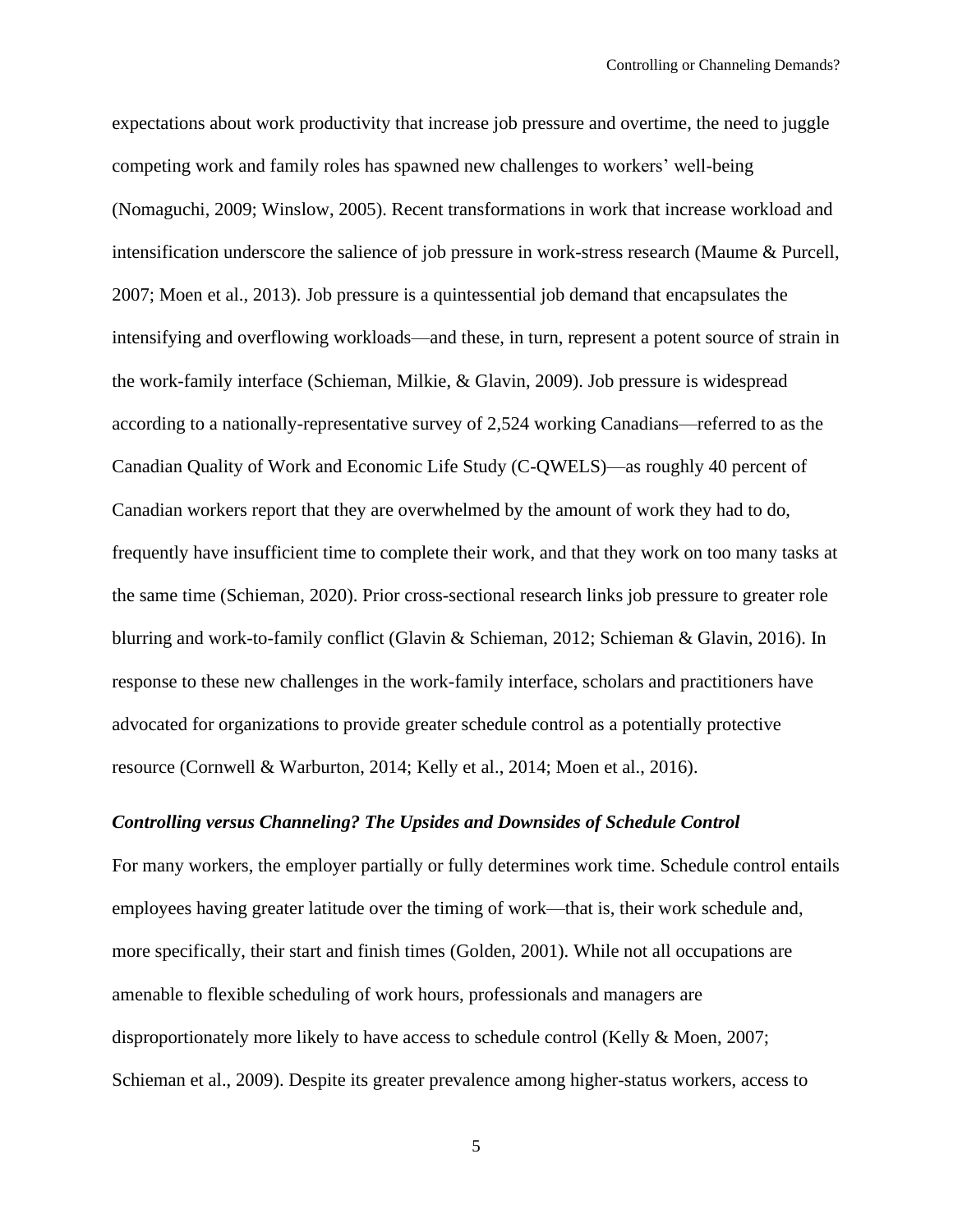schedule control is observed across the spectrum of job statuses with the increased use of technologies that allow work to be completed off-site at any time of the day (Berkowsky, 2013; Chesley, 2010). According to the Families and Work Institute's 2008 National Study of Employers, nearly 80 percent of American employers allow some of their employees to adjust their starting and finishing times (Galinsky, Bond, & Sakai, 2008).

*The upsides of schedule control*. The Job Demands-Resources (JD-R) model is a prominent framework that describes the ways that working conditions affect well-being. Scholarship in the JD-R tradition maintains that all types of job attributes can be classified as either demands (e.g., long work hours) or resources (e.g., job autonomy) (Bakker & Demerouti, 2017). Job pressure is one of the core types of *demands*—that is, characteristics of the job that "require sustained physical or mental effort and are therefore associated with certain physiological and psychological costs" (Bakker et al., 2005, p. 170). At the same time, building on the JD-R model—alongside work-family border theory—schedule control is a boundaryspanning *resource* that purportedly allows employees to achieve their work goals, minimize job demands and the concomitant physiological and psychological costs, and help them manage competing demands in work and family roles (Clark, 2000; Karasek, 1979; Voydanoff, 2005).

Guided by the JD-R model, scholars have considered that schedule control—as a fundamental job-related resource—should improve workers' ability to navigate the work-home boundary and achieve a sense of balance between these domains (Kelly et al., 2014; Schieman et al., 2009). In border theory, the concept of "boundary work" captures the navigation of the workhome border: "the process through which we organize potentially realm-specific matters, people, objects, and aspects of the self into 'home' and 'work', maintaining and changing these conceptualizations as needed and/or desired" (Nippert-Eng, 1996, p. 7). As a job-related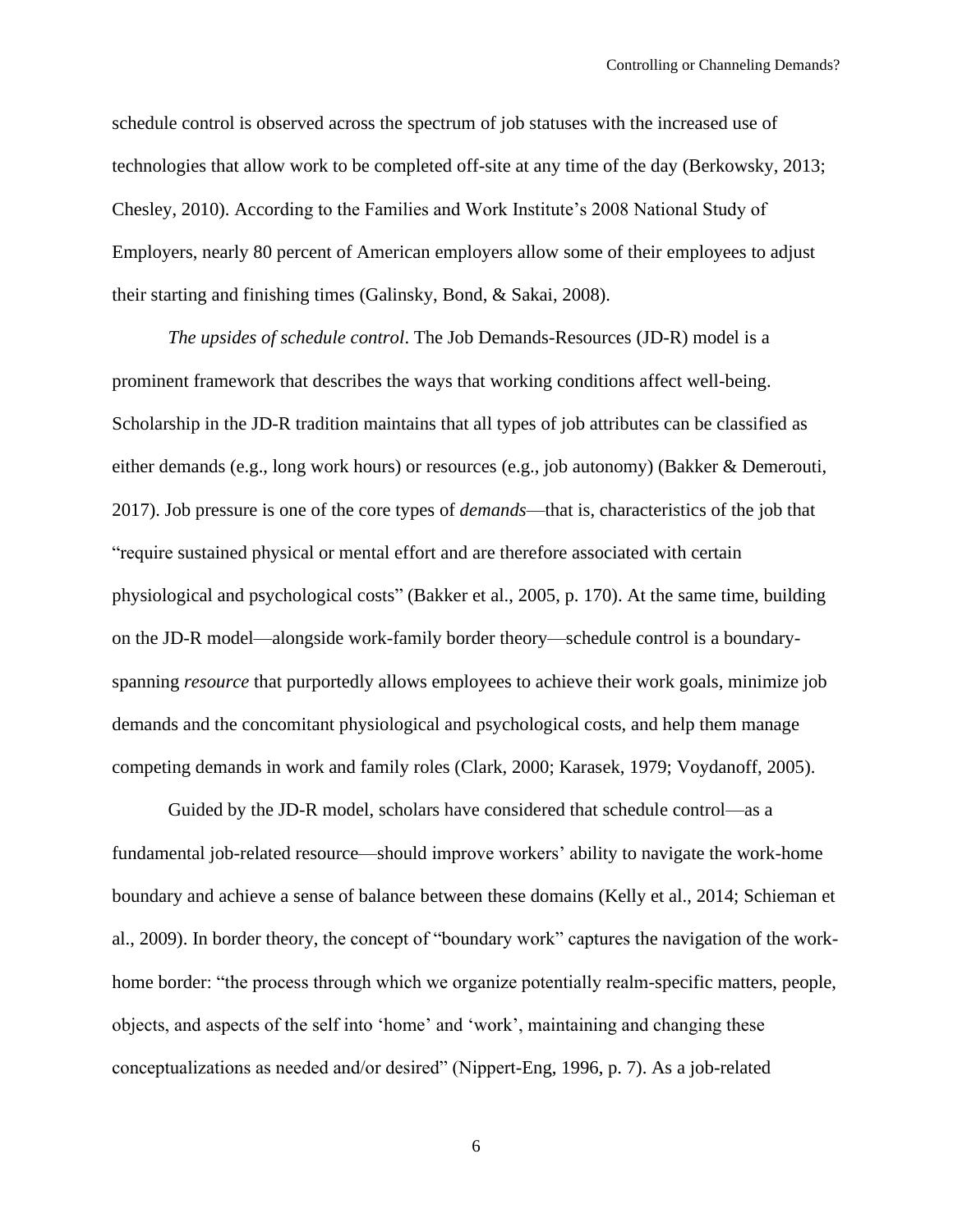resource, schedule control should provide workers with greater agency to engage in boundary work as their role demands require—allowing them to achieve a more comfortable or manageable distinction between work and home life; in this way, workers should be better able to organize work and family roles in a manner that reduces their simultaneous occurrence and limits the interference between them.

In workplaces with excessive pressure, schedule control should foster work-family balance and protect workers' well-being (Bakker & Demerouti, 2017; Clark, 2000; Karasek, 1979). Consistent with the predictions of the JD-R model and border theory, prior research coupled with organizational intervention studies (e.g., ROWE and STAR initiatives<sup>1</sup>) show that schedule control helps workers manage their work and nonwork roles, reduce work-to-family conflict, and enhance health and well-being (Allen et al., 2013; Grzywacz, Casey, & Jones, 2007; Kelly et al., 2011; Kelly et al., 2014; Moen et al., 2011; Occhiuto, 2017; Schieman & Young, 2013). Taken together, these theoretical and empirical perspectives inform the *resource hypothesis*, which predicts moderating effects such that greater schedule control should weaken the relationship between job pressure and both role blurring and work-to-family conflict.

*The downsides of schedule control.* As we articulate above, conventional views characterize schedule control as a resource. However, some scholars have suggested that schedule control might also have some hidden or unanticipated costs that dampen its utility for buffering against stress in the work-family interface (Schieman & Young, 2010). While schedule control might help workers more easily transition between work and nonwork domains, it can also exacerbate the blurring of these boundaries—and this might pose some challenges for workers. For example, role blurring activities reflect challenges in separating work from nonwork roles in contexts where they have become highly integrated (Desrochers & Sargent,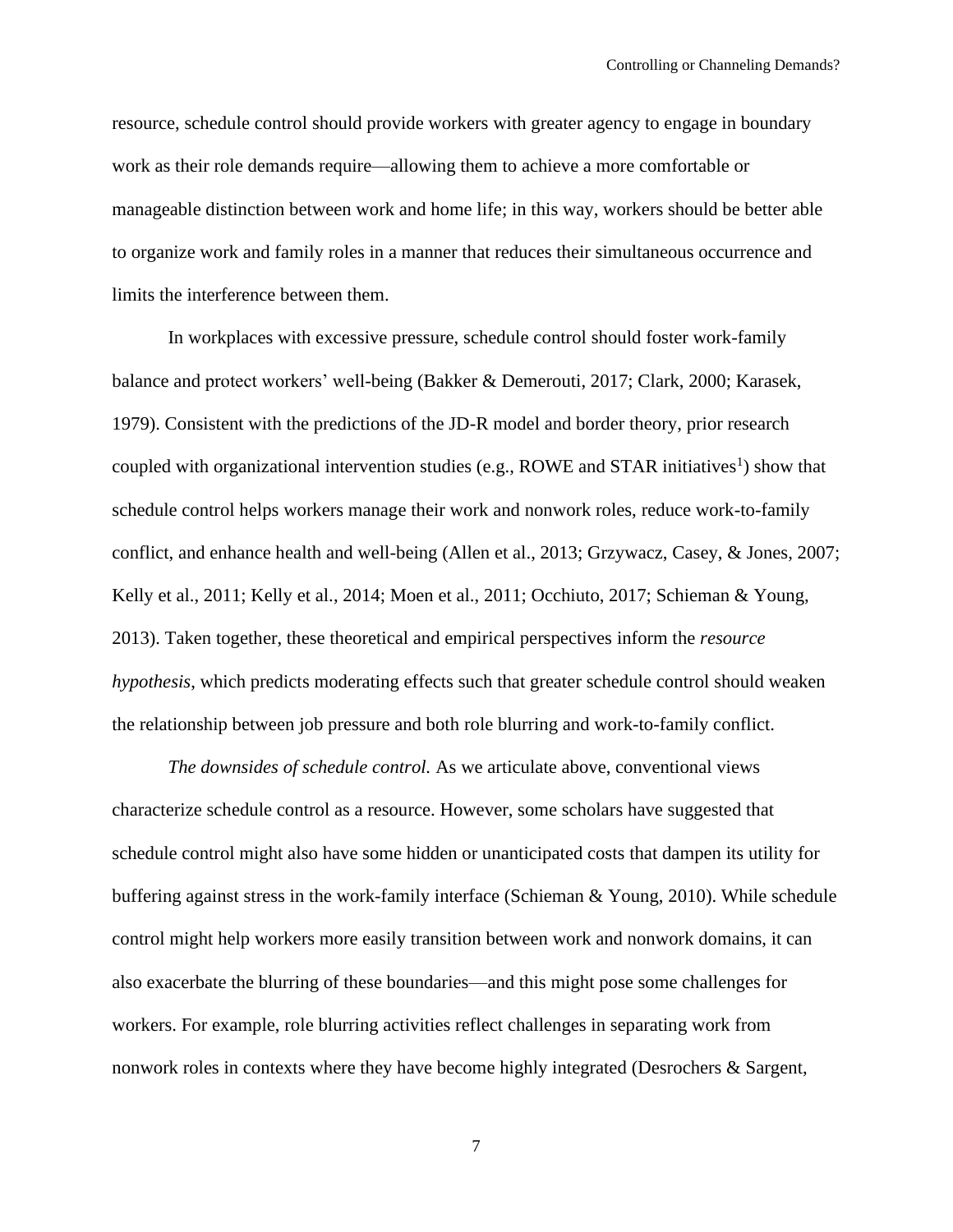2004). Voydanoff's (2005) characterization of the "boundary-spanning" elements of schedule control implies that, *even as a resource*, it might foster exposure to some kinds of stressors that counteract its protective benefits. The potential pitfalls are embedded in these boundary-spanning dynamics. The provision of schedule control may come with "strings attached"—that is, from an exchange perspective that emphasizes reciprocity, employers might expect workers to conform to the "ideal worker" norm (Acker, 1990) and enact the demands of the "work devotion schema" (Blair-Loy, 2003). The ideal worker norm and work-devotion schema are deeply entrenched assumptions that expect workers to be accessible, available, and completely devoted to their work—even at the expense of other roles (Blair-Loy & Cech, 2017; Fuller & Hirsch, 2019). These interrelated ideas and the underlying cognitive and behavioral dynamics that they represent align with the notion of work as a "greedy institution"; from this perspective, schedule control potentially represents a channel through which the greedy institution extracts time, energy, and attention from employees during their nonwork time (Coser, 1974). This scenario suggests that it is worthwhile to consider that schedule control might not be an unfettered jobrelated resource in the ways that the JD-R model characterizes it.

Some prior studies support this view by documenting that higher levels of schedule control are associated with more frequent role blurring activities that include work-family multitasking, bringing work home, and receiving work-related communications outside of normal work hours (Schieman & Glavin, 2008; Schieman & Young, 2010; Voydanoff, 2005). Other research shows that the perception of role blurring behavior as normative in the workplace culture undermines the protective benefits of schedule control against work-to-family conflict (Schieman & Glavin, 2017). Likewise, Blair-Loy's (2009) qualitative interviews of commissionbased stockbrokers and discount brokers reveal the potential downsides to schedule control. She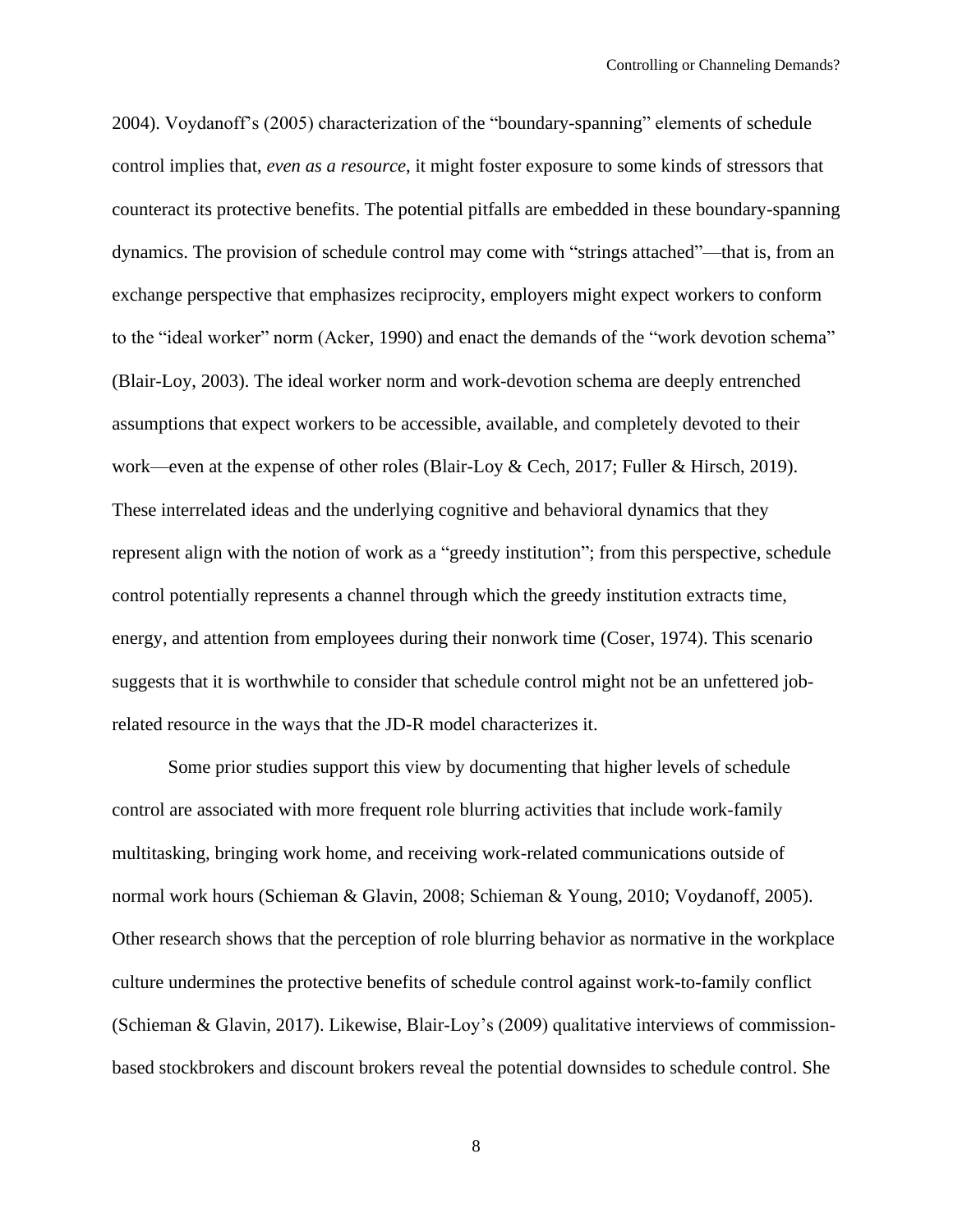finds that having a *rigid* rather than *flexible* schedule actually protects these professionals from boundaryless work—including organizational and client demands outside of the office. Schedule control does not shield stockbrokers from being required to deal with demands outside of the office, even during conventional non-working hours (i.e., evenings and weekends); this dynamic often leaves them feeling overwhelmed by the sense that "work never ends." Similarly, a national survey of Americans found that schedule control exacerbates the effect of long work hours (50-plus per week) on work-nonwork interference (Schieman et al., 2009). When organizations provide workers with schedule control to cope with intense demands, some workers might experience the added responsibility of deciding the times they are *not working*; under some circumstances, this responsibility might be experienced as another demand and erode the protective potency of schedule control (Moen et al., 2013). This process represents the paradox of schedule control as a resource. These theoretical and empirical views provide the rationale for the *channeling hypothesis*: Greater schedule control might (1) have direct effects by elevating levels of role blurring, and (2) exacerbate the link between job pressure and both role blurring and work-to-family conflict.

## *Gender and the Moderating Role of Schedule Control*

A final puzzle of the present study evaluates whether or not schedule control moderates the relationships between job pressure and role blurring/work-to-family conflict *differently for men and women*. The theoretical motivation for testing gender differences is based on longstanding ideas of the gendered nature of work and family roles (Kelly et al., 2014; Simon, 1995). On the one hand, traditional gender perspectives indicate that men may be more likely than women to prioritize work over family and engage in work-related contact and tasks while not at work (Kelly et al., 2011; Pleck, 1977; Schieman & Glavin, 2016). Consistent with the gendered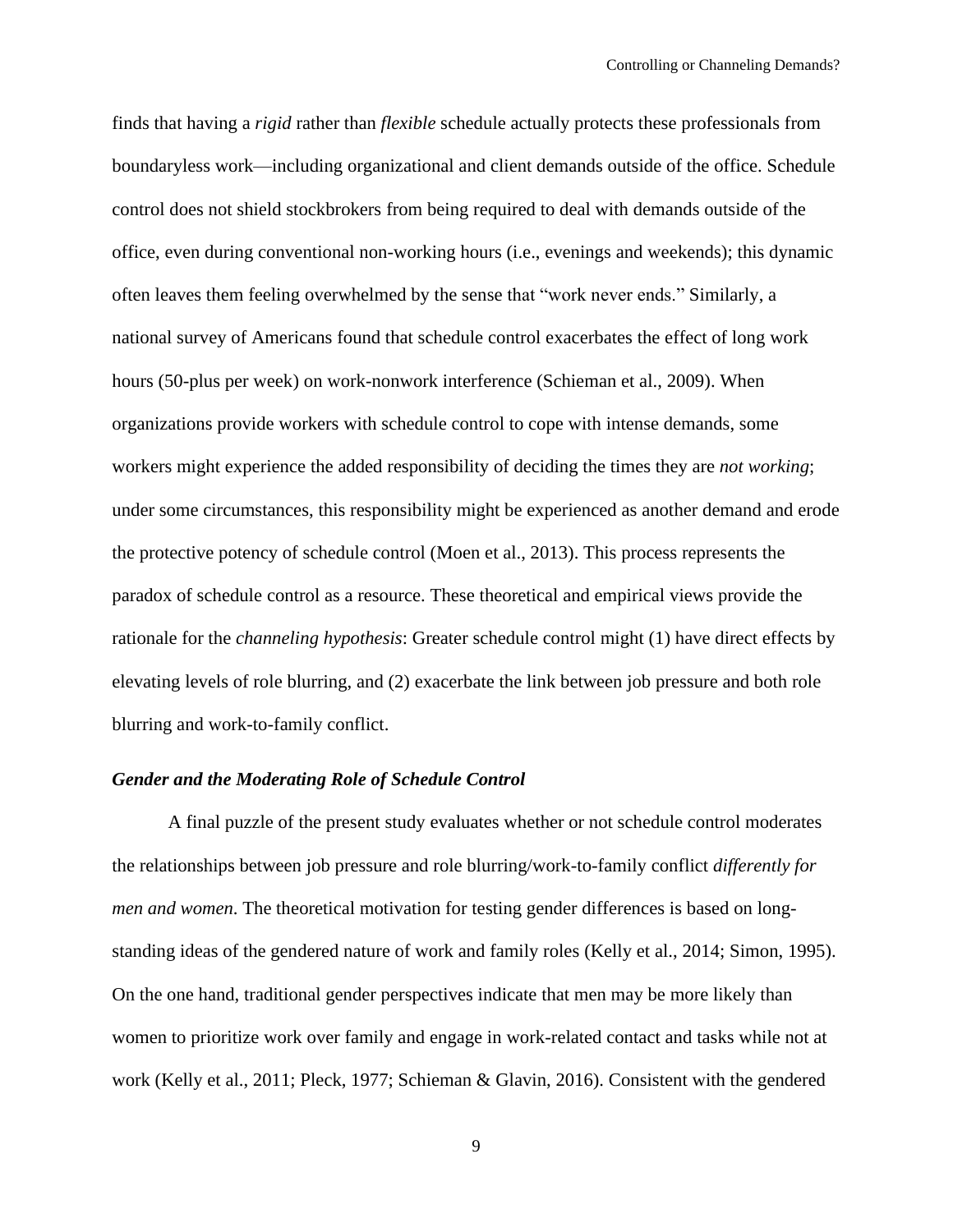model of the ideal worker norm, men may tend to favor the needs of work and reinforce the masculine stereotype (Acker, 1990). In this way, being granted schedule control in highpressured job contexts enables men to engage in work-related activities anytime and anywhere eroding the boundary between work and nonwork. However, gender norms about work and family may be changing over time so that men have become more cognizant of when work demands prevent them from engaging more actively in their family role (Aumann et al., 2011). For instance, the rise of involved fatherhood norms suggests that men may be increasingly striving to be more domestically engaged as well (Dermott, 2008). Collectively, these ideas predict that men with excessive work pressures may use their schedule control in ways that enable them to be more involved in their family life—and this might alleviate their experience of role blurring and work-to-family conflict.

On the other hand, some scholars have argued that broader cultural expectations and pressures on women to devote themselves to family and domestic activities still remain despite their rising participation in the labor force—known as the "stalled" revolution (Hochschild, 1997; Jacobs and Gerson, 2004; Pedulla & Thébaud, 2015). These lingering cultural ideologies may motivate women to seek more schedule control in the face of excessive work pressures to manage work-family borders (Kelly et al., 2011). Informed by their interviews with nurses, Gerstel and Clawson (2014) state that these women "use workplace flexibility to reinforce, even create, a gender divide" (p. 415) in the division of labor at home. Prior research demonstrates that schedule control is linked with higher levels of work-to-family conflict for women relative to men (Kim et al., 2019). However, there is a lack of research on gender differences in the moderating role of schedule control for workers in the face of job pressure. If women still perform the lion's share of domestic tasks despite their experiences of job pressure, then their use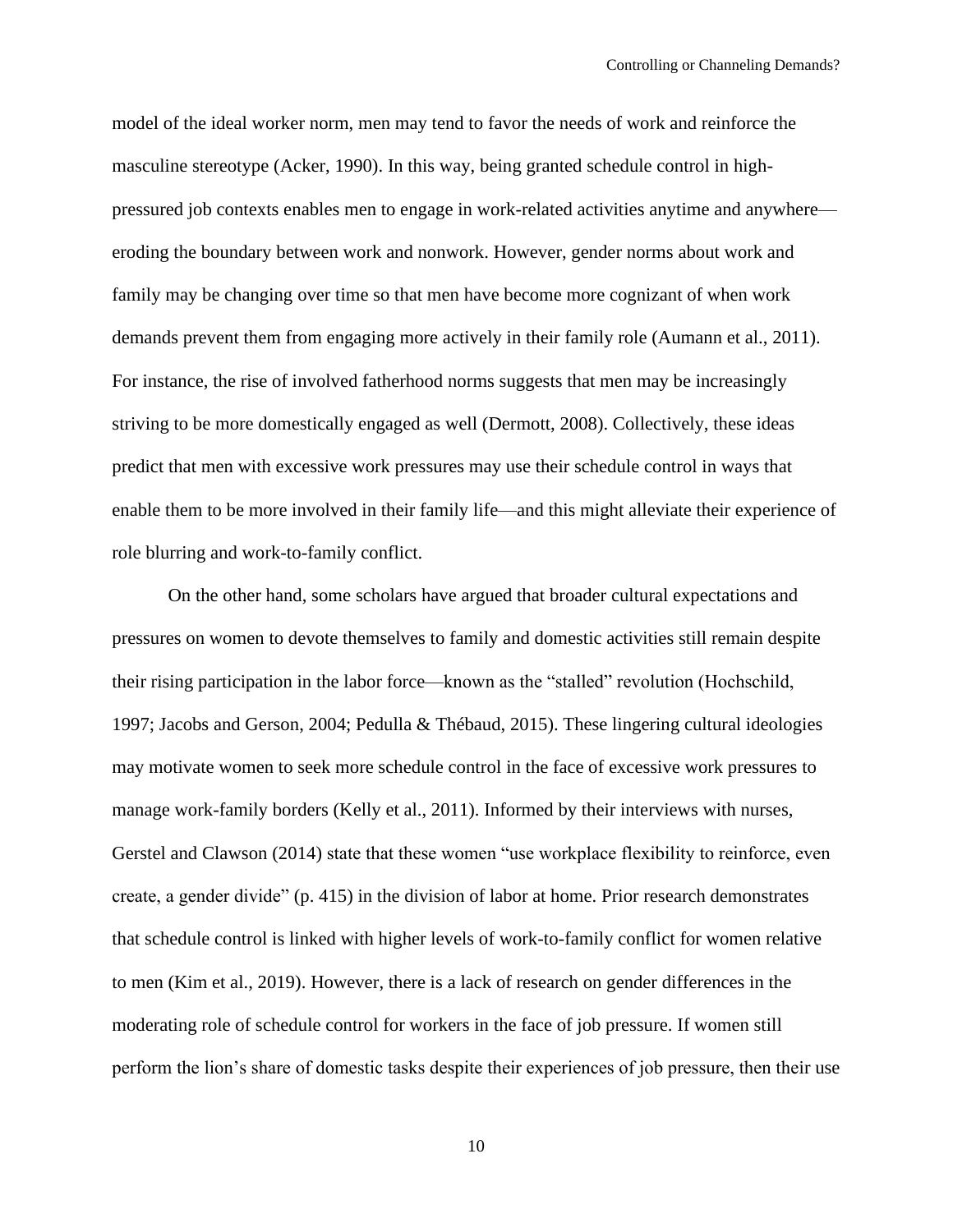of schedule control may be more strongly tied to the challenges of managing both work and nonwork roles. This suggests that women with high-pressure job roles might experience the paradox of control, such that schedule control may exacerbate the harmful impact of job pressure on role blurring and work-to-family conflict more strongly among women relative to men. We evaluate these competing ideas for gender differences by testing if the interaction between job pressure and schedule control differs for women and men.

## **Methods**

## *Sample*

To test the hypotheses presented above, we analyze four waves of data from the Canadian Work, Stress, and Health Study (CAN-WSH), a national sample of working Canadians from 2011 (wave 1), 2013 (wave 2), 2015 (wave 3), and 2017 (wave 4). This longitudinal study is ideal for testing our research hypotheses because it was explicitly designed to evaluate the long-term effects of job demands and resources on the work-family interface; the survey includes multiitem measures of schedule control, job pressure, role blurring, and work-to-family conflict. Though the bulk of research has examined schedule control using American samples, it is also important to understand Canada as another developed country sharing the border with the U.S. in an effort to broaden the scope of research to other national contexts. The sampling frame for wave 1 consists of a regionally stratified unclustered random probability sample that was generated from random-digit-dial methods. Interviews were conducted via telephone, using both landlines and cellphones. In wave 1, the final sample consisted of 6,004 respondents, with a response rate of approximately 40%. Follow-up interviews were conducted with 4,423 respondents 2 years after the initial interview, yielding a retention rate of 74%. Wave 3 yielded 3,805 respondents (63.4% retention of wave 1). Lastly, wave 4 includes 3,378 respondents (or about 56.3% of the wave 1 sample). The sample sizes for the fixed effects analyses slightly vary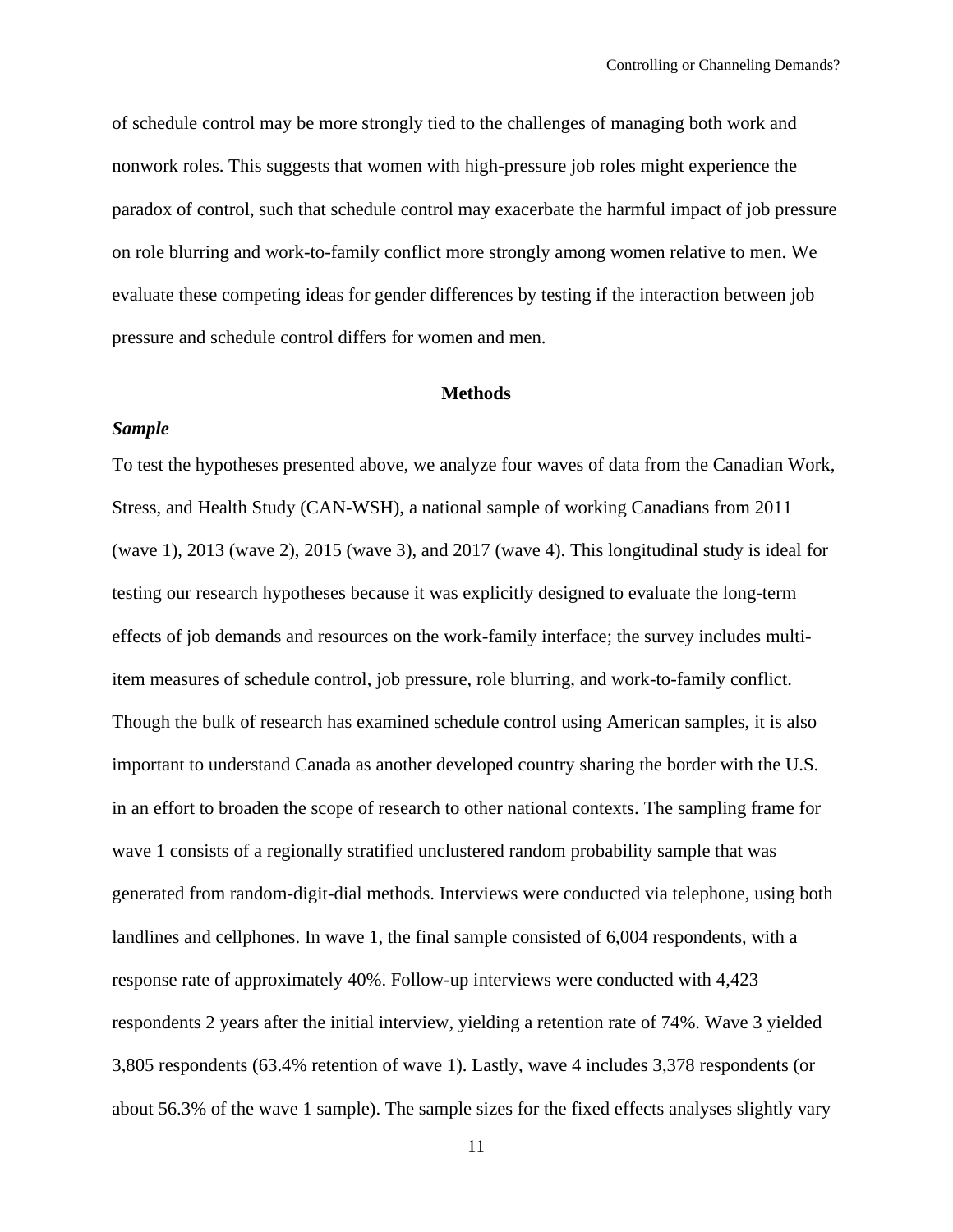based on the dependent variable. The total person-wave observations used for role blurring and work-to-family conflict are 14,104 and 14,103, respectively.

#### *Measures*

#### *Dependent Variables*

*Role blurring* is measured by assessing the frequency of the following experiences in the past three months: (a) "How often were you called about work-related matters when you were not at work?" (b) "How often did you read job-related email or text messages when you were not at work?" (c) "How often did you contact people about work-related matters when you were not at work?" (d) "How often do you try to work on job tasks and home tasks at the same time while you are at home?" and (e) "How often did you think about work-related things when you were not working?" Response choices are as follows: (1) *Never*, (2) *Rarely*, (3) *Sometimes*, (4) *Often*, and (5) *Very often*. We averaged the items to create the role blurring index such that higher scores indicate more frequent role blurring ( $\alpha = .82$ ). Prior research used these items to measure role blurring activities (Glavin & Schieman, 2012; Schieman & Glavin, 2016; Voydanoff, 2005). Though role blurring and work-to-family conflict are positively correlated, factor analyses reveal that the five items used to measure role blurring and the four items used to measure work-tofamily conflict load on separate underlying constructs (shown in appendix Table A). While one of the role blurring items (thinking about work during non-work time) does not load as strongly on the role blurring construct as the other role blurring items, our results do not change in analyses that removed this item from the role blurring index. We therefore retain this item in the index given that it theoretically and conceptually maps onto role blurring (i.e., work-related thoughts while not working represents cognitive blurring).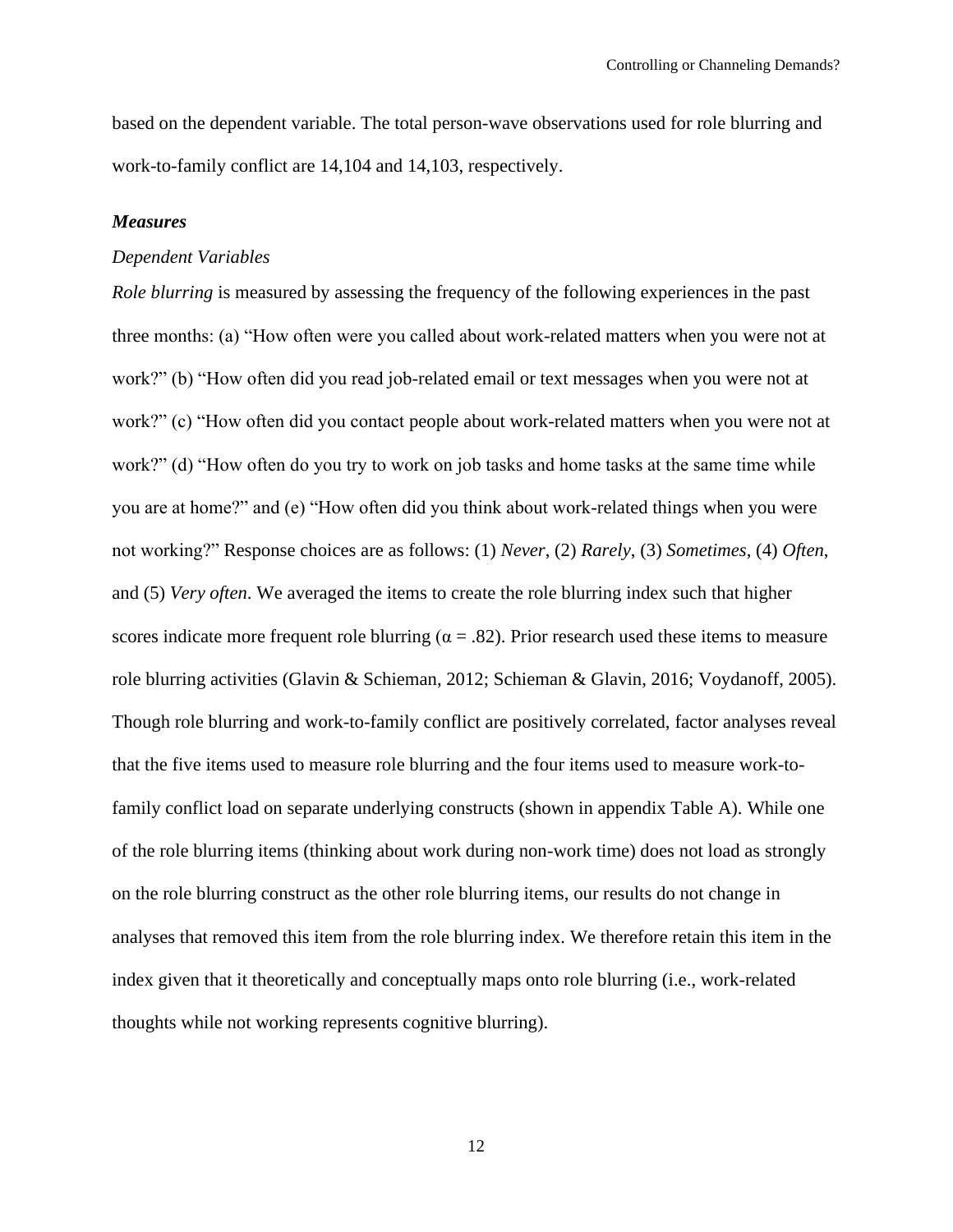*Work-to-family conflict* is assessed with the frequency of the following experiences in the last three months: (a) "How often did you not have enough time for the important people in your life because of your job?" (b) "How often did you not have the energy to do things with the important people in your life because of your job?" (c) "How often did your work keep you from doing as good a job at home as you could?" and (d) "How often did your job keep you from concentrating on important things in your family or personal life?" Response choices are as follows: (1) *Never*, (2) *Rarely*, (3) *Sometimes*, (4) *Often*, and (5) *Very often*. We averaged the items such that higher scores indicate more work-to-family conflict ( $\alpha = .89$ ). These items derive from the National Study of the Changing Workforce (NSCW) and have been used extensively in the work-family literature (Anderson, Coffey, & Byerly, 2002; Schieman & Young, 2013; Voydanoff, 2005).

## *Independent Variables*

*Job pressure* is assessed with the frequency of the following experiences in the past three months: (a) "How often did you feel overwhelmed by how much you had to do at work?" (b) "How often did you have to work on too many tasks at the same time?" and (c) "How often did the demands of your job exceed the time you have to do the work?" Response choices are as follows: (1) *Never*, (2) *Rarely*, (3) *Sometimes*, (4) *Often*, and (5) *Very often*. We averaged the items to create the index, whereby higher scores indicate more job pressure ( $\alpha = .85$ ).

*Schedule control* is measured as a 2-item index. The first question asks, "How much control do you have in scheduling your work hours?" Response choices are: (1) *Complete control*, (2) *A lot*, (3) *Some*, (4) *Very little*, and (5) *None*. The second questions asks, "Who usually decides when you start and finish work each day at your main job?" Response choices include: (1) *Someone else*, (2) *You are able to decide within limits*, and (3) *You are entirely free*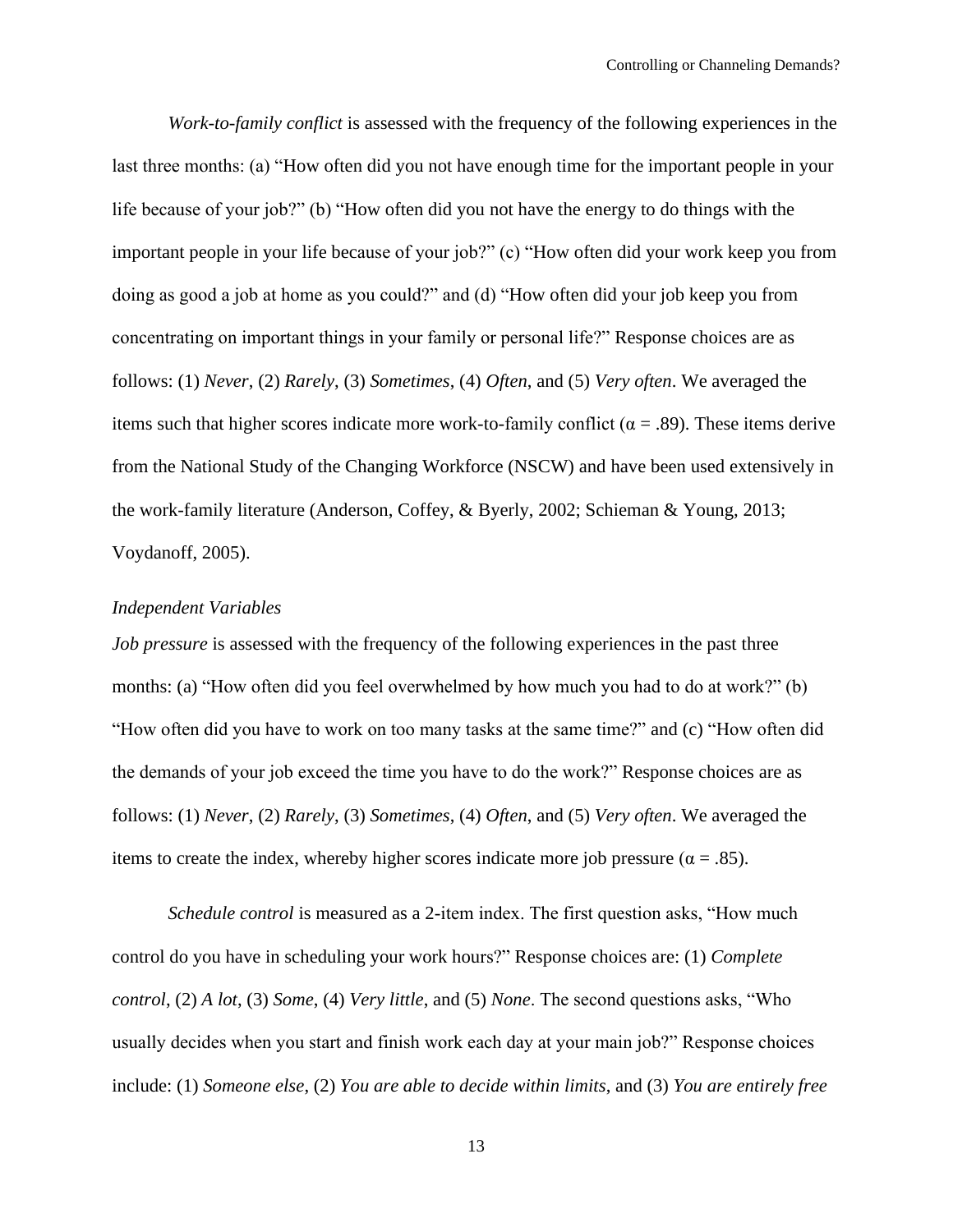*to decide*. After reverse-coding responses to the first question, we standardized these items (because of the different response choices) and then averaged them such that higher scores indicate more schedule control ( $\alpha$  = .79) (Nijp, Beckers, Geurts, Tucker, & Kompier, 2012).

#### *Control Variables*

To rule out potential confounding by other time-varying factors, we include an extensive set of individual- and occupation-level control variables. All fixed effects models include the survey wave, education, personal income (logged, continuous in dollars), marital status, number of kids at home (continuous), occupation, job sector, and other relevant job characteristics including work hours, autonomy, authority, challenging work, and work location. These sociodemographic and employment-related characteristics are common confounders in the stress and work-family literatures, so we adjust for these to statistically isolate the focal associations represented in our hypotheses (Glavin & Schieman, 2012; Kelly & Moen, 2007). Table 1 displays the descriptive statistics for all wave 1 and pooled (wave 1 to wave 4) variables in the analysis. We provide more detail below on the multi-item indices of working conditions.

*Working conditions*. *Job autonomy* is a 3-item index. An example item includes: "I have the freedom to decide what I do on my job." Response choices range from (1) *Strongly disagree* to (4) *Strongly agree*. The responses were averaged to create the job autonomy index; higher scores indicate more job autonomy ( $\alpha = .80$ ). *Job authority* is a 3-item index. An example item includes: "At your job, do you supervise or manage other people?" We coded "*No*" responses as 0 and "*Yes*" responses as 1. To create the job authority index, we summed these responses; higher scores indicate higher job authority (α = .70). *Challenging work* is a 5-item index. An example item includes: "My job requires that I keep learning new things." Response choices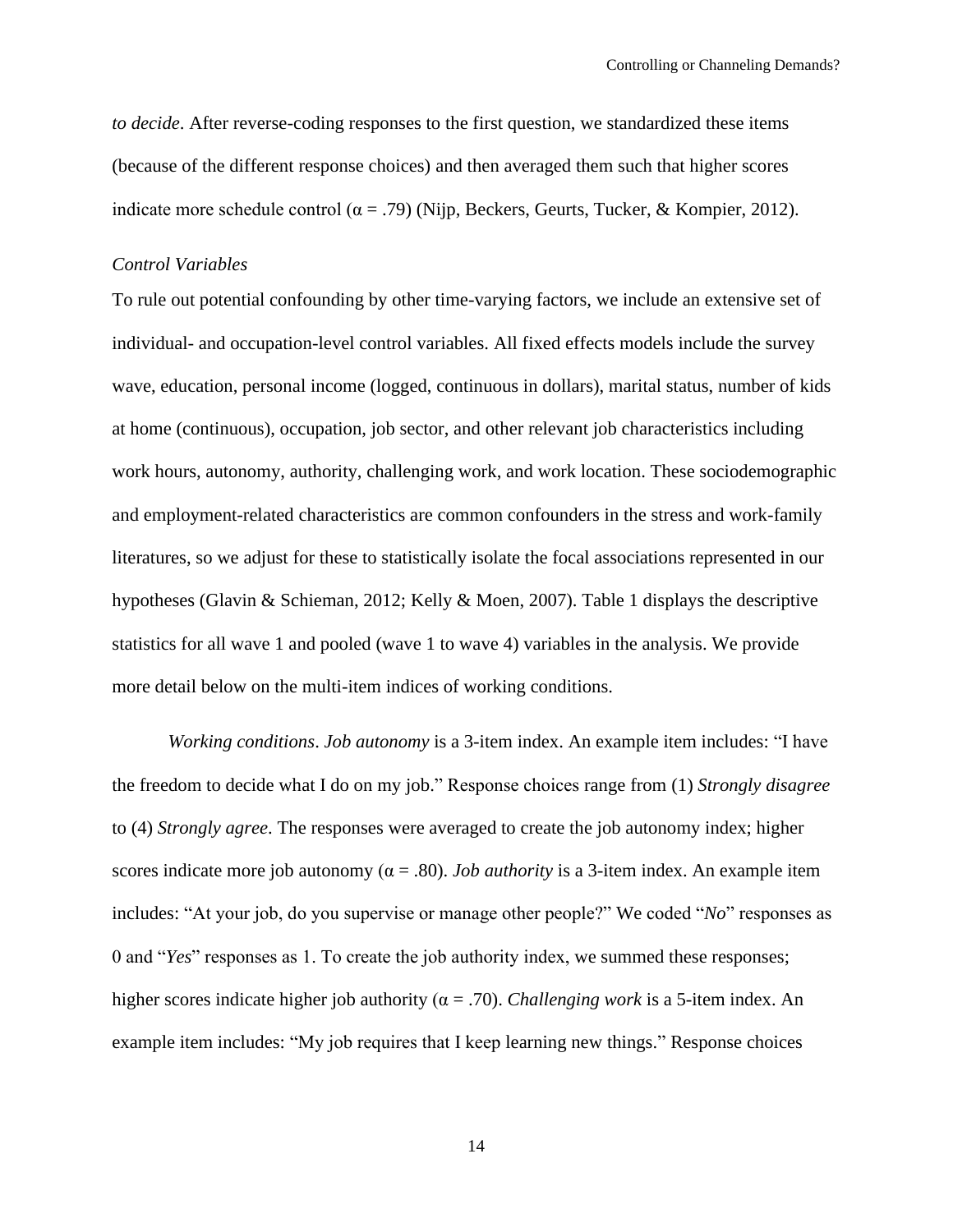range from (1) *Strongly disagree* to (4) *Strongly agree*. The responses were averaged to create the challenging work index; higher scores indicate more challenging work ( $\alpha = .78$ ).

## [INSERT TABLE 1 ABOUT HERE]

## *Analytic Plan*

With a few exceptions, the bulk of research on the relationship between schedule control and the work-family interface has been cross-sectional and thus unable to examine how these relationships unfold over time. While much has been learned from cross-sectional studies, our use of a panel design helps to overcome some of its common shortcomings—including the confounding that occurs with between-individual comparisons when these individuals are heterogeneous with respect to unobserved, stable characteristics (Allison, 2009). As individual differences that are fixed over time, personal history represents an overlooked but potential confounder in the literature on stress and the work-family interface. One's upbringing and family socialization can have an enduring influence on both the type of work people select into and how they manage their work and family domains later in adulthood (Dekas & Baker, 2014; Greve & Seidel, 2014; Lupu et al., 2018). Individuals may reproduce, or even distance themselves from, how their parents engaged in work and family roles which, in turn, may shape what type of job qualities they seek as adults and how they perceive the work-family interface (Lupu et al., 2018).

While personal history may be one confounder, scholars have also used fixed effects methods to account for personality characteristics thought to be time-stable confounders in the relationship between working conditions and mental health. For instance, neuroticism involving negative affect, emotional volatility, and difficulties coping with stress—impacts how workers perceive and appraise their working conditions (e.g., they feel more overwhelmed and threatened by their job pressure) and they also more negatively evaluate family-related stressors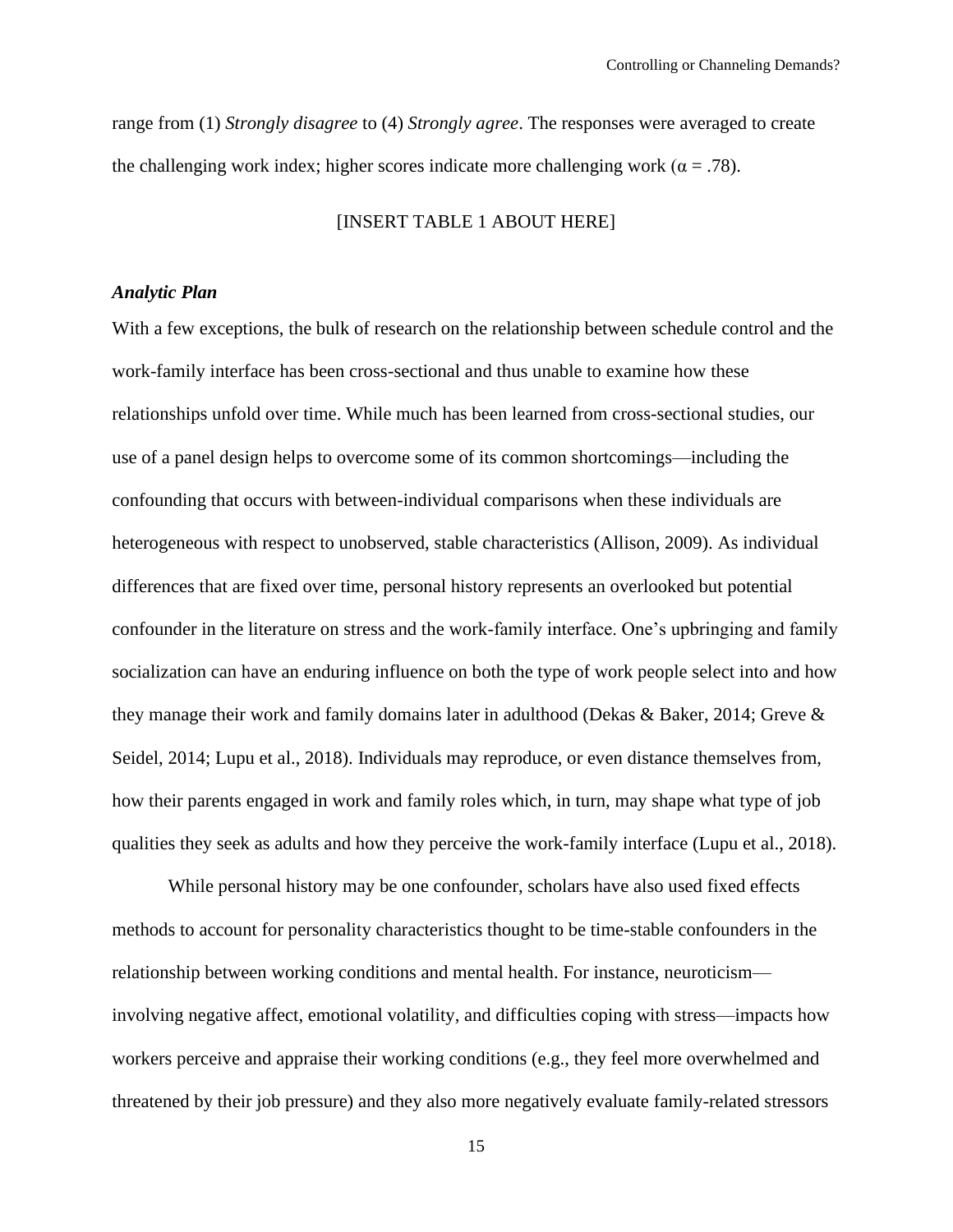(Bakker et al., 2010). Neuroticism as a personality trait represents an example of a potentially broader class of confounders for the relationships between working conditions and the workfamily interface. Importantly, then, we emphasize that there might be a range of time-invariant factors that confound the relationships among job demands, resources, and the work-family interface. Despite their importance, personal history and other unchanging personality characteristics are seldom included in surveys; as such, these constitute unobserved timeinvariant confounders. Fixed effects estimators are effective tools to deal with these potential biases. Rather than focusing on between-individual variation, fixed effects regression capitalizes on within-individual variation over time to account for all unobserved time-invariant characteristics that might upwardly bias the estimates of the relationships between working conditions and work-family outcomes (Allison, 2009). 2

With these issues and approaches in mind for the present study, the fixed effects analyses will proceed through a series of models—all of which include the full set of control variables. In Table 2, Model 1 begins with the direct effects of changes in job pressure and schedule control on changes in role blurring. Next, in Model 2, we test the interaction between job pressure and schedule control in predicting role blurring. Next, we run the interaction between job pressure and schedule control separately for women and men, in Models 2A and 2B, respectively. We then adopt an identical sequence of models in Table 3 for the effects of job pressure and schedule control on work-to-family conflict. Hausman tests revealed there are unmeasured, time-invariant variables that are correlated with the independent variables in the model, implying that the random effects models would be biased and that fixed effects models are preferred (results available upon request). With panel data, repeated observations on the same individuals over time tend to produce standard errors that are too low, thereby increasing the risk of Type I errors.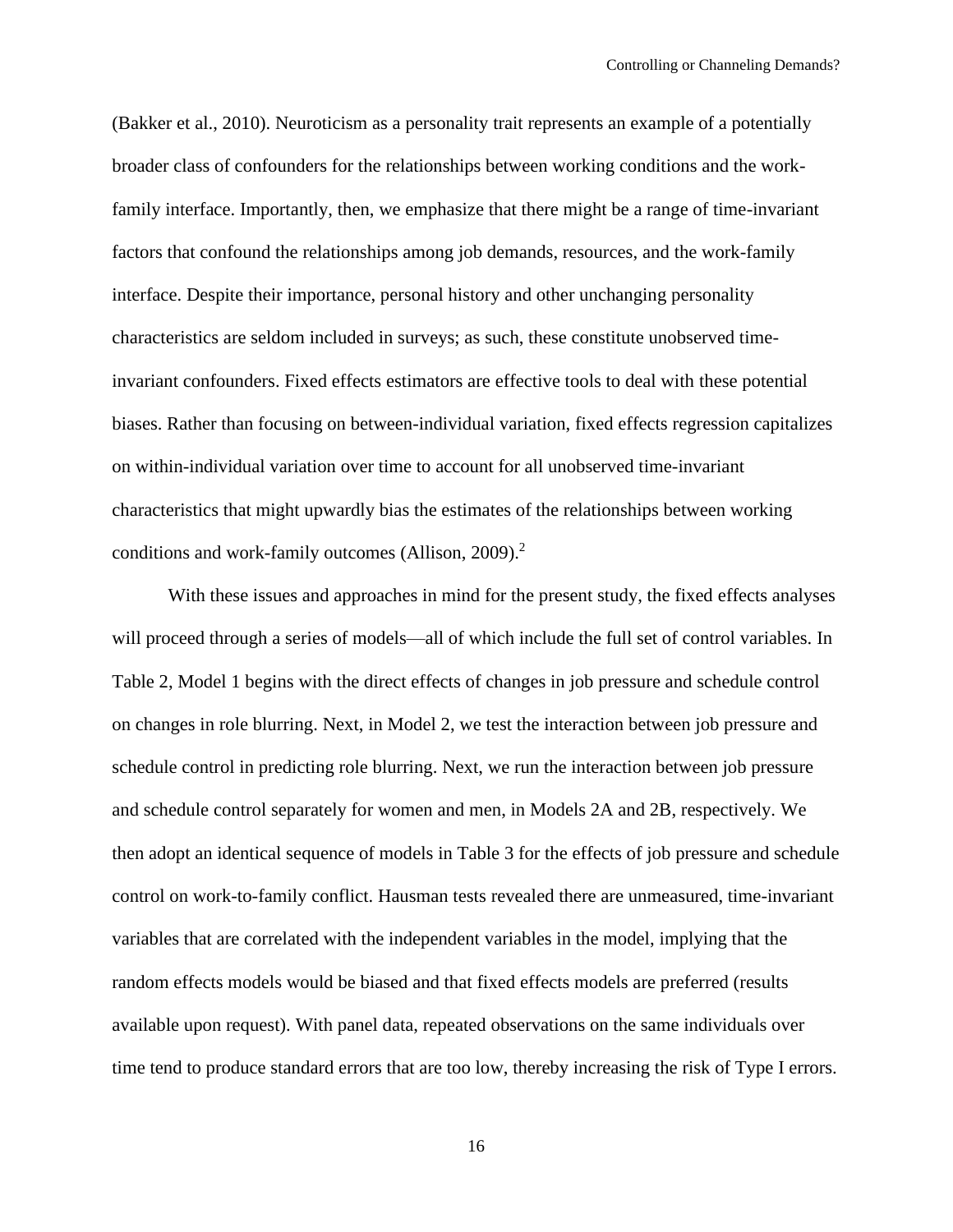Using the *xtreg* command in Stata, our fixed effects models correct the standard errors to account for these non-independent observations (Allison, 2009). To alleviate concerns over missing data, our analyses use multiple imputation by chained equations with ten imputations. Dependent variables were used in the imputation procedure, but cases with missing values on the dependent variable were removed before regression estimation (Von Hippel, 2007).

To deal with attrition, we use inverse probability of attrition (IPA) weights. We estimated the probability that the respondent participated in wave 4 in a logit model that included wave 1 sociodemographic characteristics, work-related conditions, and health variables. This procedure assigns higher weights to the wave 1 respondents that were less likely to remain in the study helping to compensate for their underrepresentation in wave 4.

#### **Results**

The analysis begins in Table 2 by using fixed effects estimators and regressing role blurring on schedule control and job pressure. In Model 1, we observe a positive association between schedule control and role blurring: the estimated conditional mean of role blurring increases for every 1 standard deviation increase in schedule control (*b =* .075, SE = .013, p < .001), holding all time-varying sociodemographic characteristics and work conditions constant. Likewise, changes in job pressure are positively associated with changes in role blurring ( $b = .199$ ,  $SE =$ .009,  $p < .001$ ).

#### [INSERT TABLE 2 ABOUT HERE]

In Model 2, we find that schedule control *exacerbates* the positive association between job pressure and role blurring ( $b = .032$ ,  $SE = .009$ ,  $p < .001$ ). This finding contradicts the *resource hypothesis,* and instead supports the *channeling hypothesis*: Increases in schedule control are associated with a stronger—not weaker—link between job pressure and role blurring.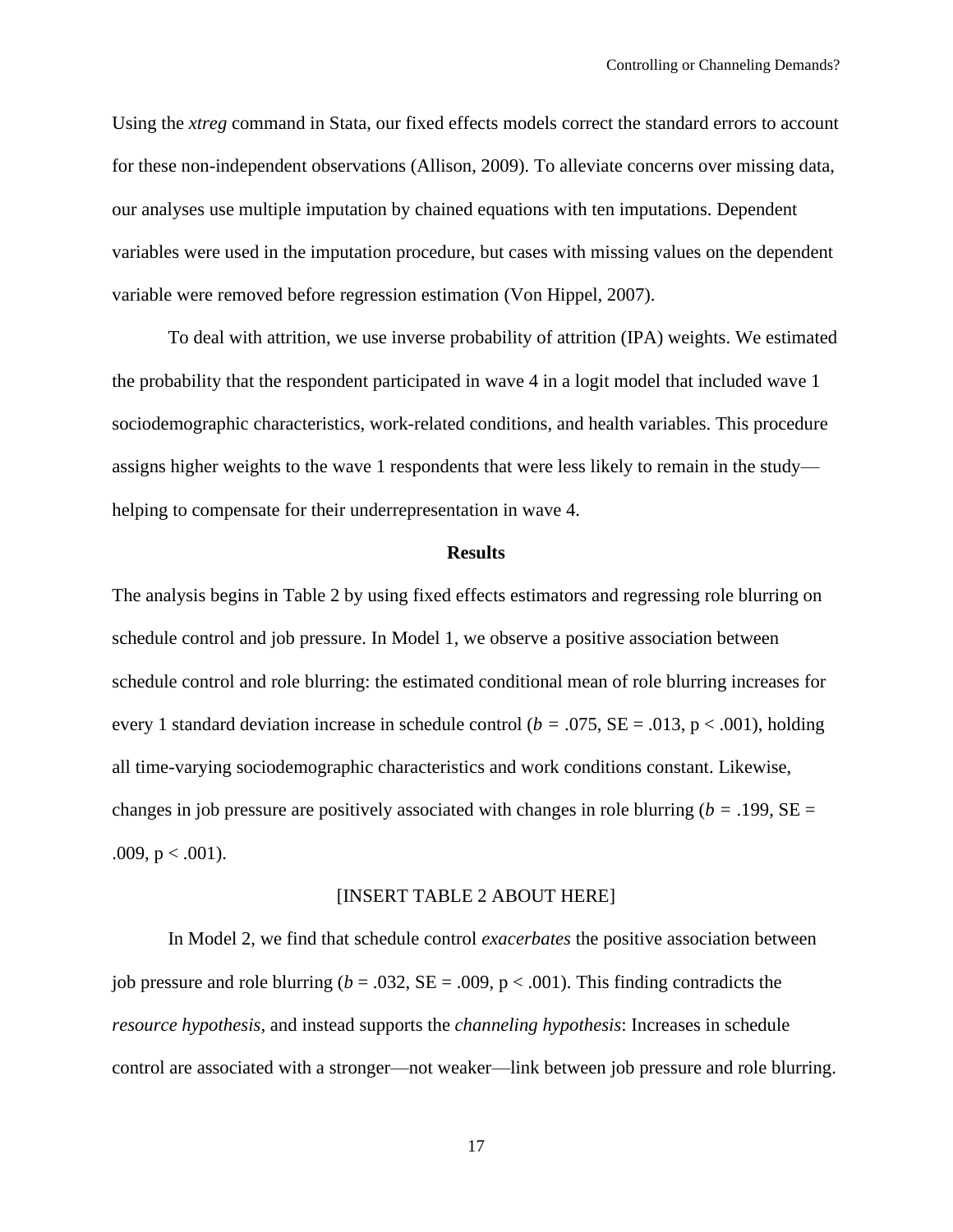Using the *margins* command in Stata, Figure 1 illustrates the interaction pattern, displaying predicted values of changes in role blurring across job pressure and levels of schedule control, with all other covariates held at their means.

## [INSERT FIGURE 1 ABOUT HERE]

In addition, however, we also observe gender contingencies in these relationships. As shown in Models 2A and 2B, schedule control exacerbates the positive relationship between job pressure and role blurring among women  $(b = .052, SE = .011, p < .001)$  but not among men. We then tested the three-way interaction between job pressure, schedule control, and gender for predicting role blurring ( $b = .046$ ,  $SE = .018$ ,  $p < .01$ ). This pattern indicates that the exacerbating role of schedule control in the association between job pressure and role blurring is significantly different between men and women. That is, job pressure is more strongly associated with role blurring among workers with schedule control—but this is only characteristic of women's experience. Figure 2 illustrates these differences between women and men.

### [INSERT FIGURE 2 ABOUT HERE]

Table 3 presents the fixed effects results for work-to-family conflict. In Model 1, we see that the estimated conditional mean in work-to-family conflict decreases for every 1 standard deviation increase in schedule control ( $b = -0.068$ , SE = .015, p < .001). Moreover, changes in job pressure are positively linked to increases in work-to-family conflict  $(b = .328, SE = .011, p <$ .001). And, in Model 2, we find little evidence that schedule control buffers against this positive association between job pressure and work-to-family conflict—these patterns challenge the *resource hypothesis*. Moreover, in Models 2A and 2B, we find that schedule control does not moderate the association between job pressure and work-to-family conflict for women or men. In additional analyses, we found that the three-way interaction for job pressure, schedule control,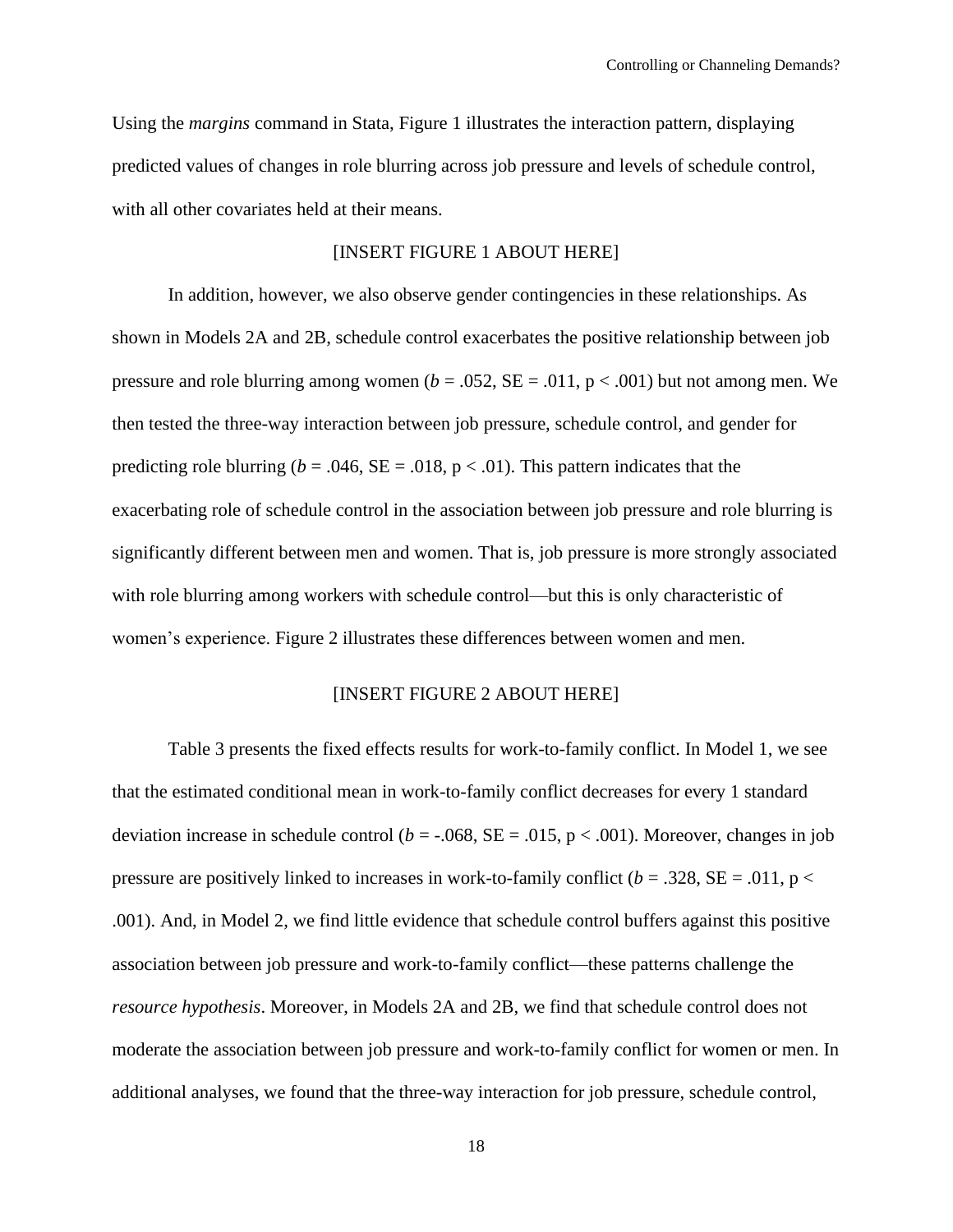and gender in predicting work-to-family conflict was not significant (results available upon request). $3$ 

### [INSERT TABLE 3 ABOUT HERE]

#### **Discussion**

The present study contributes new evidence about how changes in job pressure and schedule control over time are associated with role blurring and work-to-family conflict. Our findings document the moderating functions of schedule control for the links between job pressure and strains in the work-family interface—while highlighting gender-based contingencies in these relationships.

Though we find that increases in schedule control are linked with declines in work-tofamily conflict, we also make new discoveries that appear to raise questions about the resource functions of schedule control. In particular, we find support for the *channeling hypothesis,*  observing that schedule control (a) is associated with increases in role blurring and (b) amplifies the positive association between job pressure and role blurring. However, we find that schedule control exacerbates the link between job pressure and role blurring more for women relative to men. This indicates that women are more likely to experience the paradox of schedule control that is, while schedule control is a desired resource to alleviate strains in the work-family interface, it may be undermined by the greater expectations that workers will be available during nonwork time.

We also find that schedule control does not buffer the positive association between job pressure and work-to-family conflict. This suggests that increases in job pressure appear to elevate work-to-family conflict regardless of whether or not workers possess greater schedule control—a pattern that raises important questions about the validity of the *resource hypothesis*.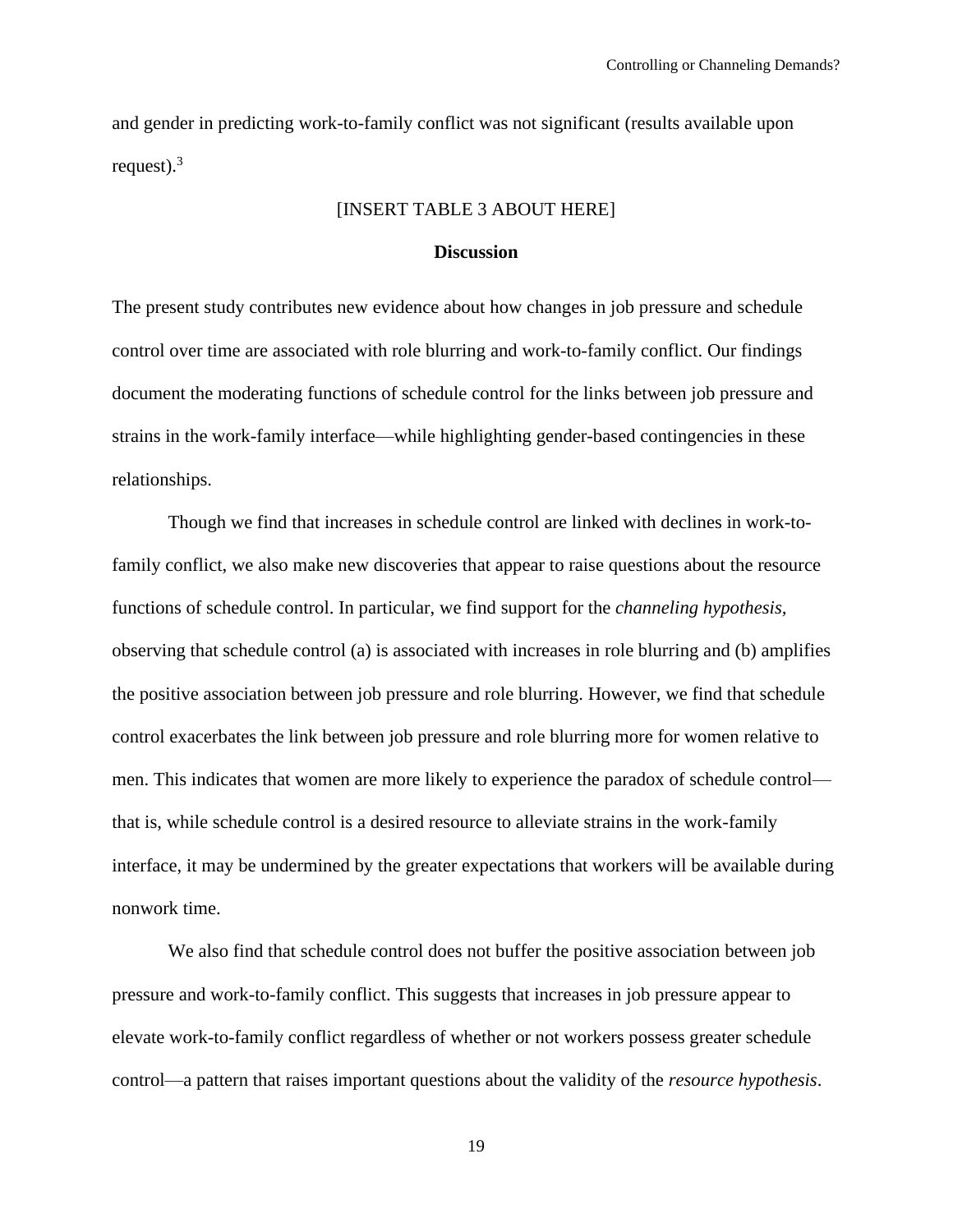#### **Conclusion**

Organizational cultures that demand employees to take on excessive workloads and also require that these workers are constantly available outside of work leave little time and energy for people to engage with their loved ones—conforming to Coser's (1974) long-standing idea that work is a *greedy institution*. But schedule control, theoretically speaking, is supposed to be a resource that might protect against the challenges associated with the greedy institution. Yet our findings demonstrate that schedule control does not attenuate the positive association between job pressure and work-to-family conflict, and even exacerbates the link between job pressure and role blurring activities—a paradox most strongly felt among women.

These findings have critical implications for the predictions of the JD-R model. According to leading scholars investigating that framework, job resources should "reduce job demands and the associated physiological and psychological costs" (Bakker & Demerouti, 2017, p. 274). More concretely, in the JD-R model schedule control is unambiguously conceptualized as a job *resource*—as such, we would expect it to have protective effects. However, we discovered a pattern that complicates this narrative: Schedule control *increased* a potential source of strain in the work-family interface: role blurring activities. This discovery is important because of prior literature that establishes the downsides of role burring for role functioning and well-being (Glavin & Schieman, 2012; Glavin, Schieman, & Reid, 2011). Moreover, our discoveries also complicate the narrative embedded in the JD-R model's core propositions about resource-based interaction effects. We observed that schedule control did not function as a stressbuffer but rather *exacerbated* the positive association between job pressure and role blurring. Collectively, these findings illustrate the paradox of schedule control that sheds light on nuances and contingencies about its functions in the JD-R paradigm.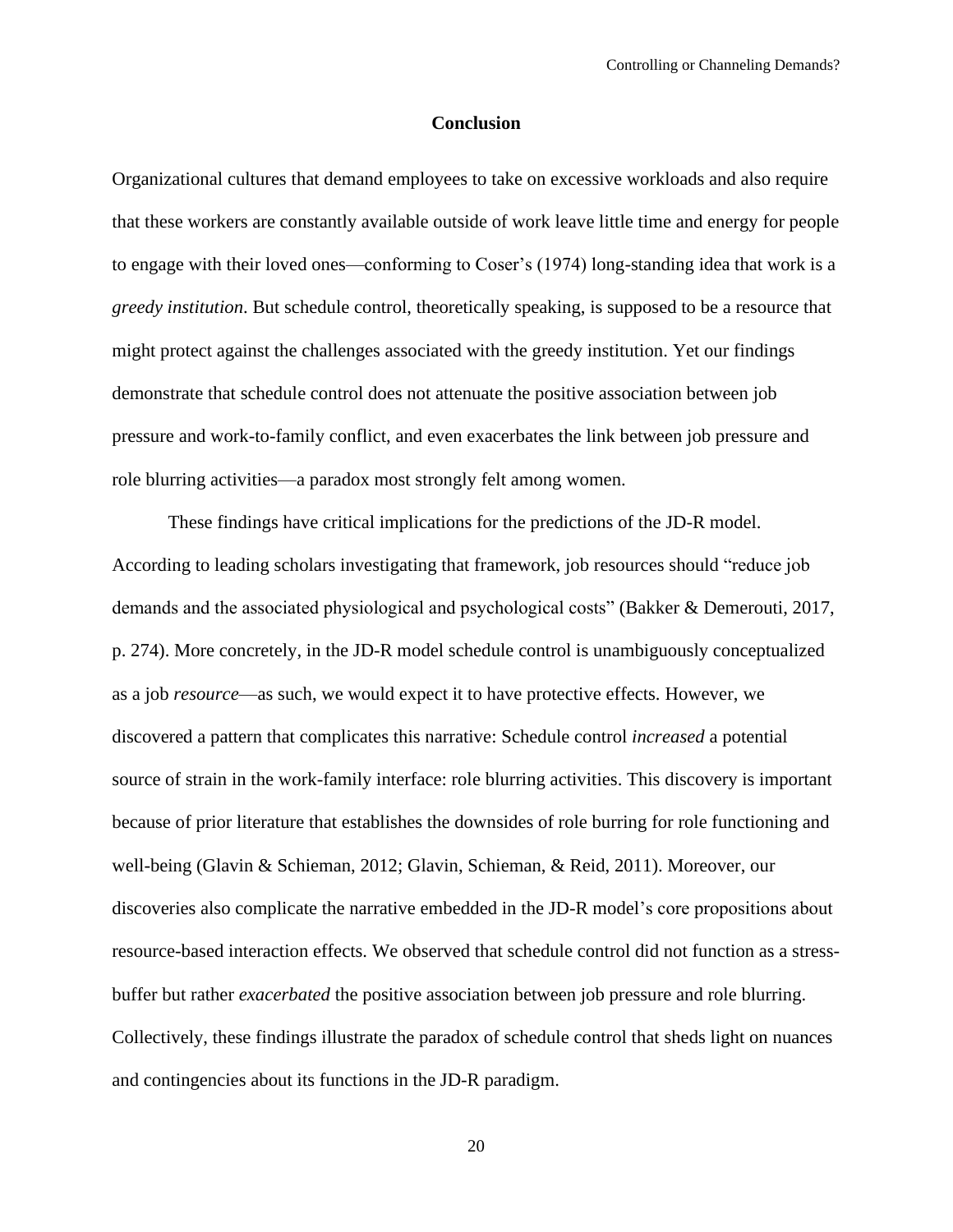Several dynamics might contribute to the paradox of schedule control. When organizations provide workers with greater schedule control, that latitude might also come with higher expectations about job performance and workers' heightened availability outside of work—these dynamics, while speculative, are consistent with the "ideal worker" norm (Acker, 1990) and "work-devotion schema" (Blair-Loy, 2003). Though previous experimental research demonstrated the effectiveness of schedule control, these salubrious outcomes occurred within a context that actively challenged the organizational culture and the problematic expectations of the ideal worker norm to better accommodate workers' nonwork roles (Kelly et al., 2011). For instance, as part of the interventions for the ROWE and STAR initiatives, the workers and managers attended several highly-interactive sessions that required active participation and roleplaying, where everyone was encouraged to critically examine and dismantle expectations in the current organizational culture about when work should be done (Kelly et al., 2011). While these changes to organizational norms and practices are invaluable, they are unusual; most organizations do not implement these drastic changes to their work culture when offering employees schedule control. Without actively challenging these expectations about when work should be done, employees who have been granted schedule control may perceive that they *should be* taking work home during nonwork hours and nonwork days—undermining the perks of having schedule control (Schieman & Glavin, 2017; Kelly & Moen, 2007). If schedule control is to function as a resource for the work-family interface, it cannot be laced with expectations that workers should be more available (or perform extra work) during their nonwork time.

In addition to our findings for the paradox of schedule control, we also find gender-based contingencies. While schedule control exacerbates the association between job pressure and role blurring, we observe this pattern more prominently among women. This comparison between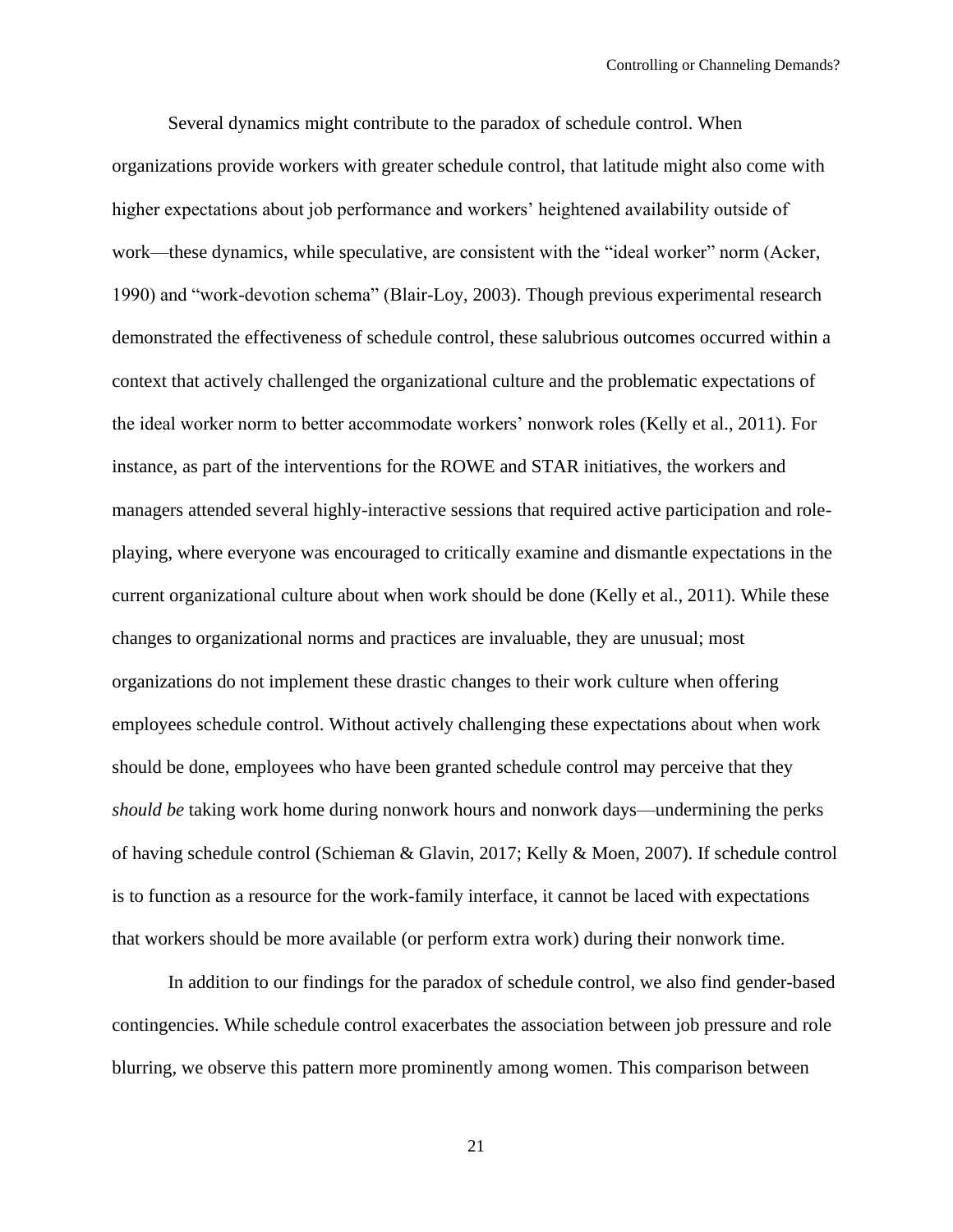men and women reveals an important social group difference that helps extend both the JD-R model and work-family border theory in two specific ways. First, our analyses advance prior research about whether job resources (e.g., schedule control)—as defined by the JD-R model have uniformly favorable effects; and, if they do have beneficial effects, those benefits might be experienced differently across some social groups*.* Future research should further examine status-based differences in the moderating role of job resources like schedule control to better understand whether these purported resources in the JD-R model actually function as buffers—or if instead they *exacerbate* the effects of demands on the work-family interface for some groups more than others. For instance, given that prior research on schedule control predominantly focused on professional and higher status white-collar workers (Blair-Loy, 2009; Kelly et al., 2011; Moen et al., 2013), it might be reasonable to expect that schedule control moderates the impact of job demands differently across occupations. Though supplemental analyses (not shown) reveal that there are no occupational differences in how schedule control moderates the effects of job pressure across gender in the present study, we encourage researchers to evaluate the potential for status-based contingencies in the ways that different job resources function.

Second, our results stimulate a broader discussion about how contemporary workplaces might approach the issue of the expanding boundaries of work and the potential challenges it poses for workers—especially women—who often juggle competing work and family demands (Kelly et al. 2011). If workers are becoming less bounded by work time, organizations might consider the reasonableness of expectations about workload and how that drives negotiations between employers and workers about their availability outside of conventional working hours. With lingering gender role expectations, women are typically allocated greater responsibility for domestic duties and family care (Fan, Lam, & Moen, 2019), so in the face of job pressure,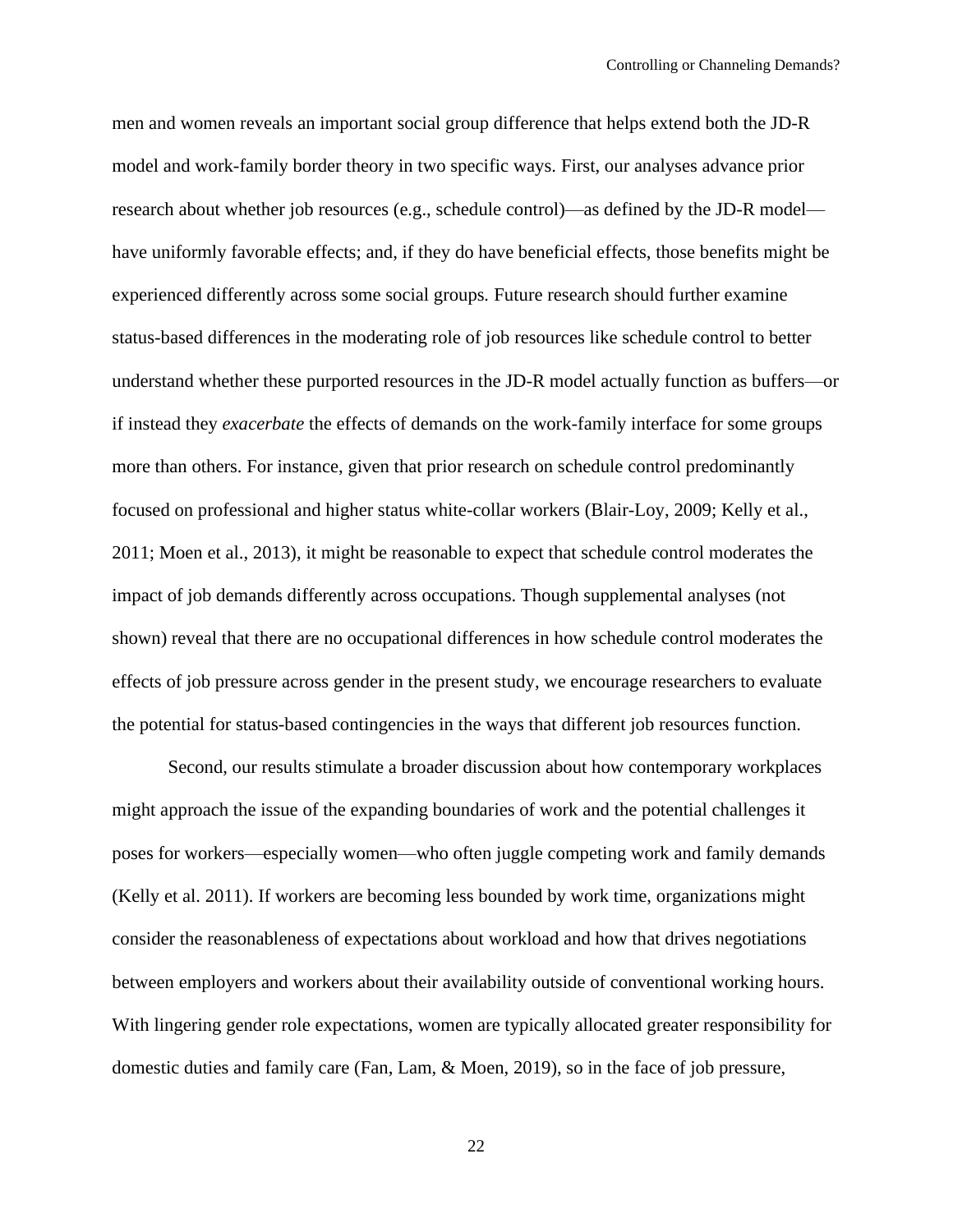women with schedule control may experience the challenges of attempting to fulfill the demands of their work and nonwork roles in ways that blur their work-family boundaries. But, with prior research establishing the link between role blurring and elevated levels of work-to-family conflict (Glavin & Schieman, 2012; Schieman & Young, 2010), this may suggest that the strategy to engage in multitasking on work and home tasks may be undesirable for those who seek minimal conflict between work and family roles.

In our analyses, increases in schedule control over time did not moderate the association between job pressure and work-to-family conflict. The ability to shift the timing of work tasks to carve out time and energy for family—or nonwork life in general—critically depends on how much work needs to get done. This could also mean that with increases in job pressure and work intensification over time (Maume & Purcell, 2007; Moen et al., 2013), schedule control may be an insufficient solution for employees to reach a more satisfying fit between work and nonwork roles. The problem may be that workers are demanded to work on too many tasks that cannot be sensibly completed within a normal work shift. In practice, schedule control may be most effective in improving the fit between work and nonwork if the quantitative demands embedded in these jobs were simultaneously reduced.

Before concluding, we acknowledge a few limitations of this study. First, the temporal ordering cannot be stated with certainty. Although the JD-R model and border theory provide a strong theoretical basis for the causal direction, the present study does not account for reverse causality or reciprocal relationships between working conditions and outcomes in the workfamily interface. For example, our fixed effects models estimate the associations between job pressure, schedule control, and role blurring contemporaneously, and thereby does not rule out the possibility that role blurring may be the driving force behind changes in job pressure and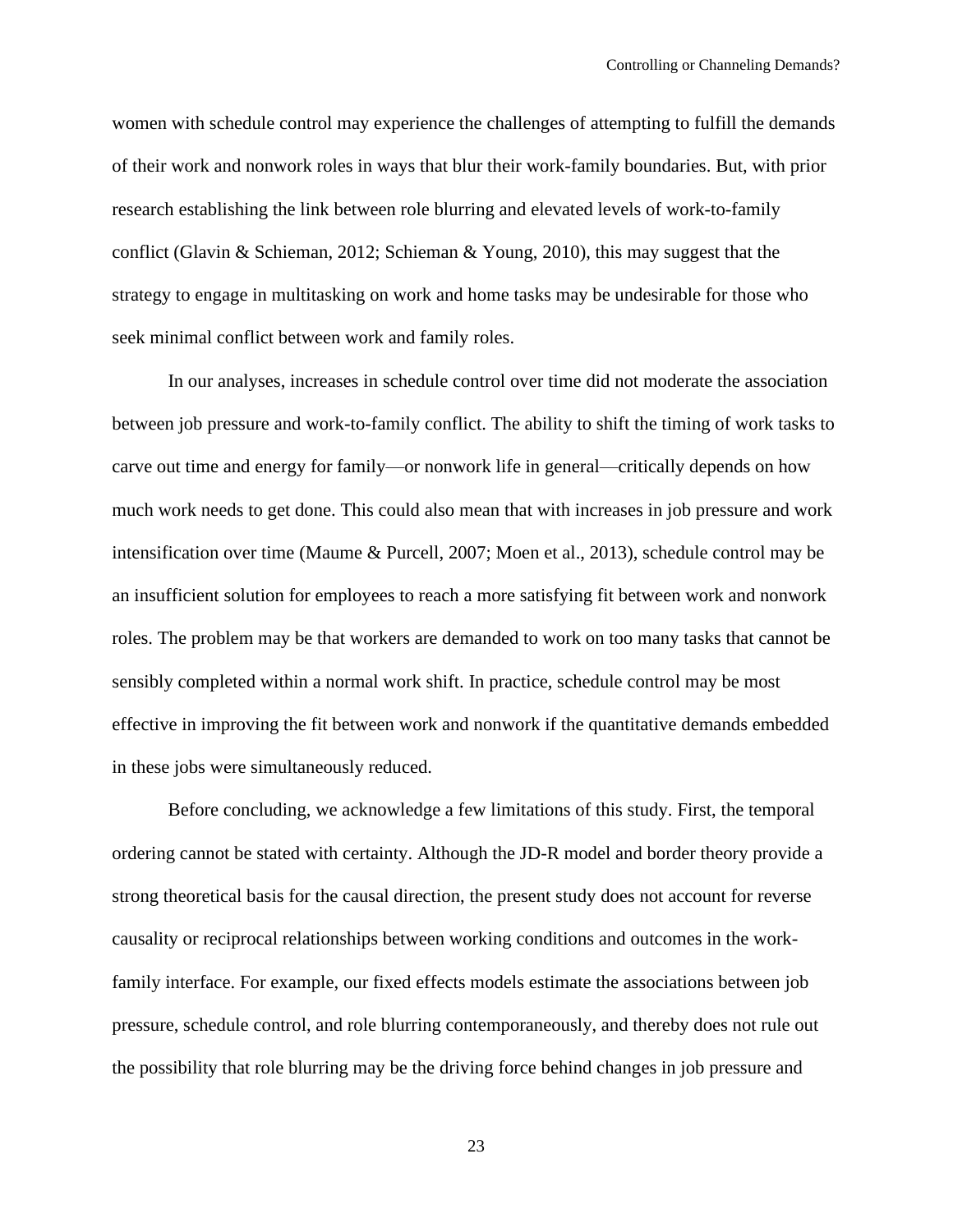schedule control. Moreover, high levels of work-to-family conflict is a chronic stressor, so it is possible that workers may attempt to reduce their feelings of work-to-family conflict by seeking more schedule control and less job pressure (Young & Schieman, 2017). Ultimately, our analyses do not definitively rule out reverse causality, so we encourage future research to account for these dynamic causal relationships to provide more insight about how schedule control and strains in the work-family interface are reciprocally related over time.

Another potential limitation involves the fact that estimates produced in the fixed effects models are solely derived from observed changes in individuals. Therefore, our analytic sample is composed of individuals who changed levels of schedule control at least once during the study period, so individuals who do not change over the four waves of data collection are excluded from the analysis. This also means that our findings do not speak to the effects of persistently high or low levels of job pressure and schedule control on the work-family interface.

Despite these potential limitations, our study is the first population-based panel study that evaluates the resource functions of schedule control in moderating the detrimental effects of job pressure on strains in the work-family interface—and whether these moderating effects differ for women and men. Schedule control should provide workers with control over the timing of work in ways that mitigate the link between job pressure and role blurring activities—but the opposite seems to be the case among women. Finally, the fact that schedule control does not attenuate the positive relationship between job pressure and work-to-family conflict over time directs additional questions to the resource framing within the JD-R model, but it also orients scholars to understand the potentially potent effects of excessive job pressure on workers in ways that make the effects of such demands less modifiable.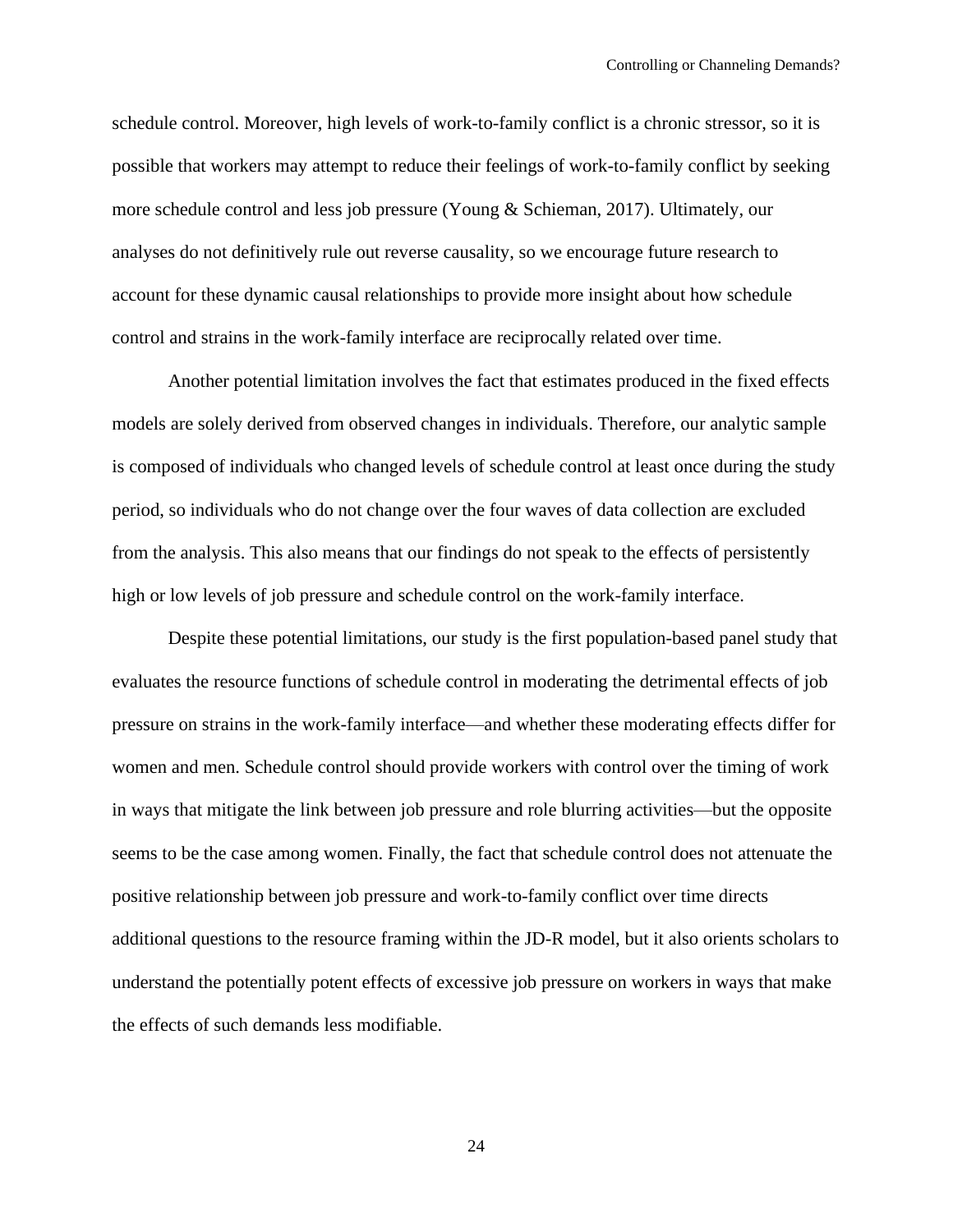# **Appendix**

|                                                                                                                     | Factor 1 | Factor 2 |
|---------------------------------------------------------------------------------------------------------------------|----------|----------|
| Role blurring items                                                                                                 |          |          |
| "How often did you contact people about work-related matters                                                        | .88      | $-.06$   |
| when you were not at work?"<br>"How often did you read job-related email or text messages                           | .86      | $-.10$   |
| when you were not at work?"<br>"How often were you called about work-related matters when                           | .75      | $-.02$   |
| you were not at work?"<br>"How often do you try to work on job tasks and home tasks at                              | .64      | .10      |
| the same time while you are at home?"<br>"How often did you think about work-related things when you                | .47      | .35      |
| were not working?"<br>Work-to-family conflict items                                                                 |          |          |
| "How often did you not have the energy to do things with the<br>important people in your life because of your job?" | $-.11$   | .91      |
| "How often did your work keep you from doing as good a job                                                          | $-.02$   | .88      |
| at home as you could?"<br>"How often did your job keep you from concentrating on                                    | .00      | .87      |
| important things in your family or personal life?"<br>"How often did you not have enough time for the important     | .03      | .82      |
| people in your life because of your job?"                                                                           |          |          |

# Table A. Factor Loadings for 2011 Role Blurring and Work-to-Family Conflict Items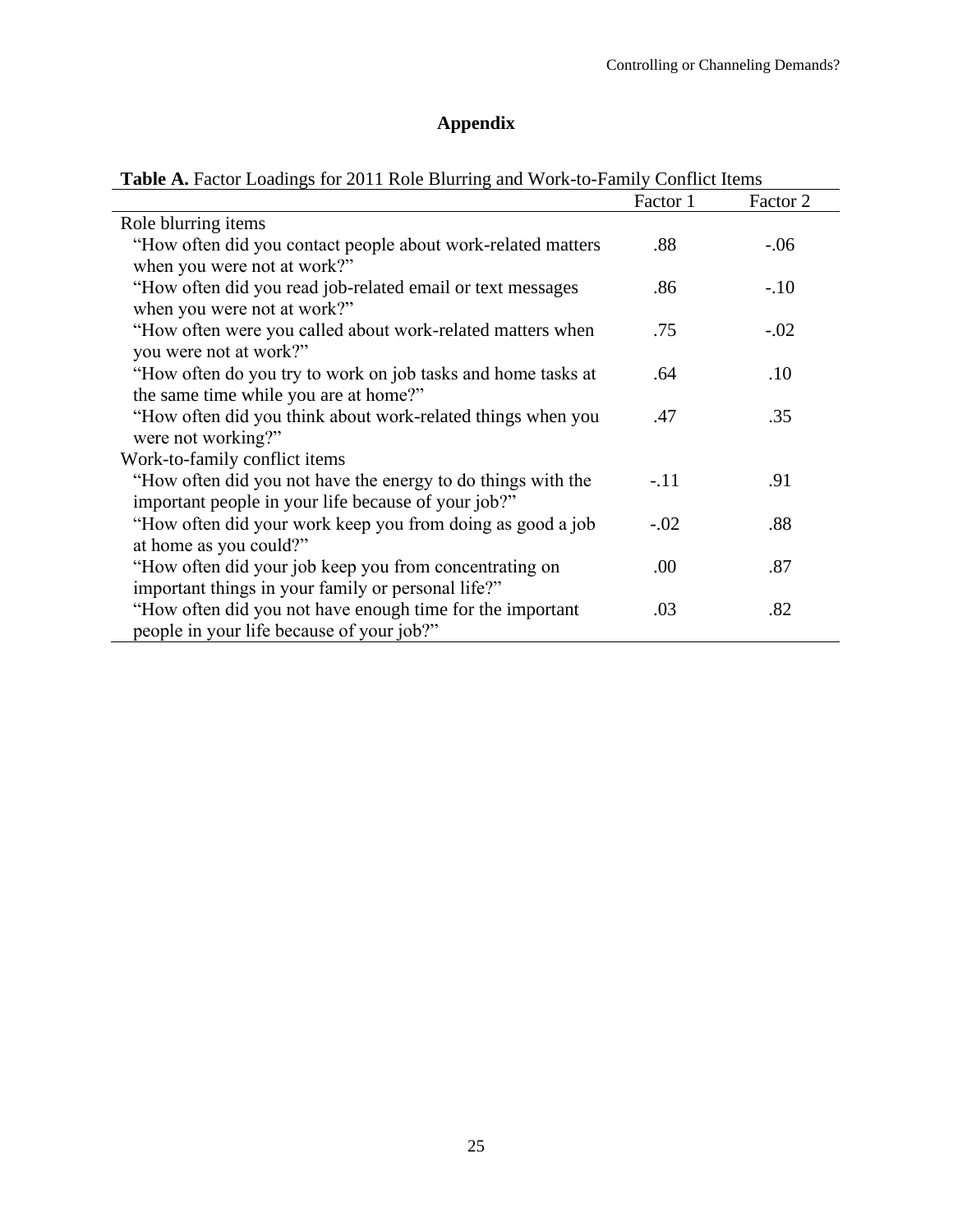## **Notes**

<sup>1</sup> ROWE stands for "Results Only Work Environment", while STAR stands for "Support. Transform. Achieve. Results."

<sup>2</sup> Fixed effects estimators assume that the variables change over time; otherwise they are timeinvariant and will not be estimated in the models. Our analyses show that the focal variables in this study changed considerably during the six-year timeframe of the study. For instance, around 60 percent of respondents changed levels of schedule control for each wave, and 80 percent changed levels of job pressure for each wave. Both men and women had nearly identical levels of variation in these focal variables.

<sup>3</sup>Some readers might wonder about the inclusion of the self-employed. Separate analyses show that all results are similar whether or not we exclude the self-employed.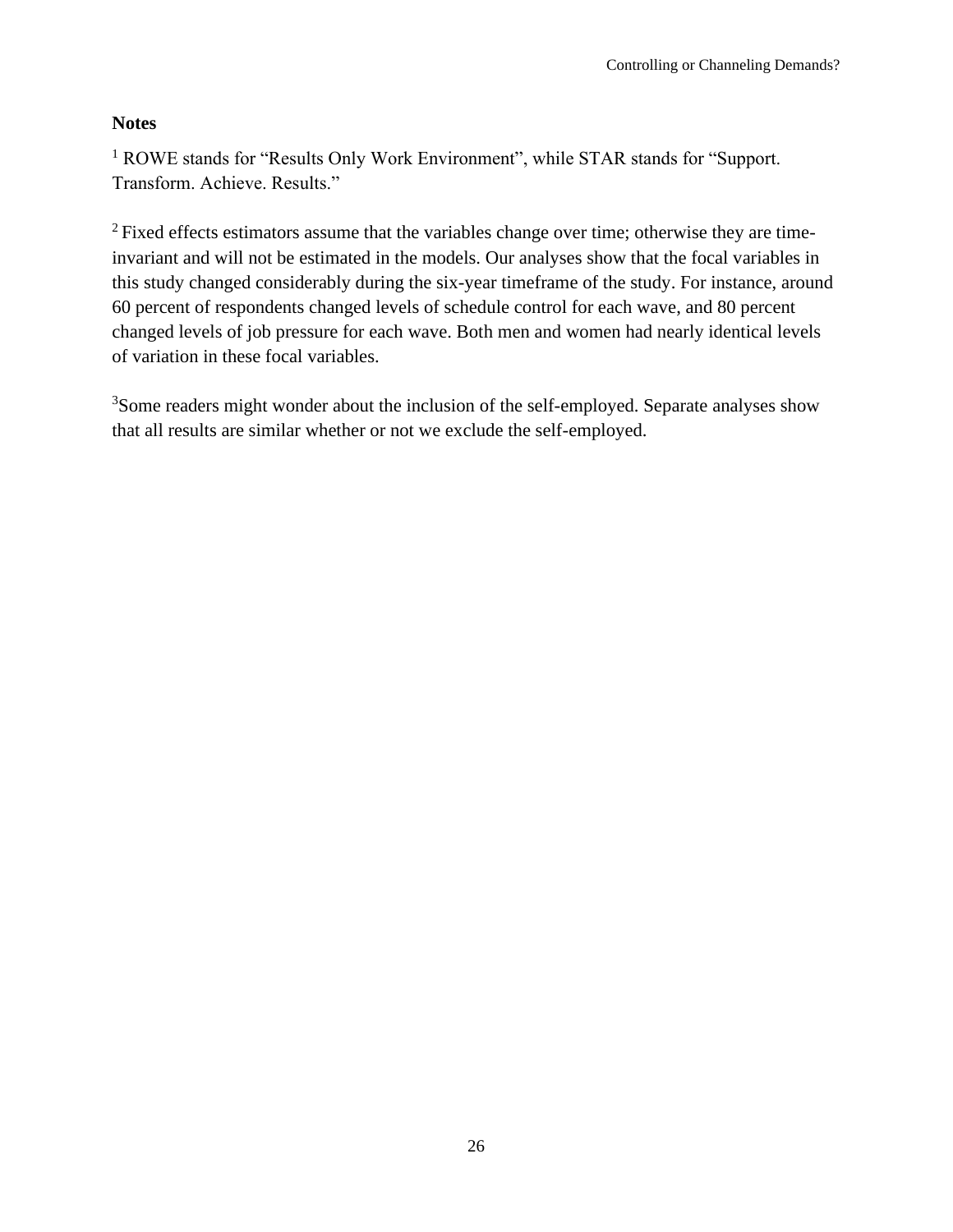## **References**

- Acker, J. (1990). Hierarchies, jobs, bodies: A theory of gendered organizations. *Gender & Society, 4*(2), 139-158.
- Allen, T. D., & Martin, A. (2017). The work-family interface: A retrospective look at 20 years of research in JOHP. *Journal of Occupational Health Psychology, 22*(3), 259-272.
- Allen, T. D., Johnson, R. C., Kiburz, K. M., & Shockley, K. M. (2013). Work-family conflict and flexible work arrangements: Deconstructing flexibility. *Personnel Psychology, 66*(2), 345-376.
- Allison, P. (2009). *Fixed e*ff*ects regression models*. Thousand Oaks, CA: Sage.
- Anderson, S. E., Coffey, B. S., & Byerly, R. T. (2002). Formal organizational initiatives and informal workplace practices: Links to work-family conflict and job-related outcomes. *Journal of Management, 28*(6), 787-810.
- Aumann, K., Galinsky, E., & Matos, K. (2011). The New Male Mystique. Families and Work Institute. Retrieved from:

http://familiesandwork.org/site/research/reports/newmalemystique.pdf

- Bakker, A. B., Boyd, C. M., Dollard, M., Gillespie, N., & Winefield, A. H. (2010). The role of personality in the job demands-resources model: A study of Australian academic staff. *The Career Development International, 15*(7), 622-636.
- Bakker, A. B., Demerouti, E., & Euwema, M. C. (2005). Job resources buffer the impact of job demands on burnout. *Journal of Occupational Health Psychology, 10*(2), 170–180.
- Bakker, A. B., & Demerouti. E. (2017). Job demands-resources theory: Taking stock and looking forward. *Journal of Occupational Health Psychology, 22*(3), 273-285.
- Berkowsky, R. W. (2013). When you just cannot get away: Exploring the use of information and communication technologies in facilitating negative work/home spillover. *Information, Communication & Society, 16*(4), 519-541.
- Biddle, B. J. (1979). *Role theory: Expectations, identities, and behaviors*. New York: Academic Press.
- Biddle, B. J. (1986). Recent development in role theory. *Annual Review of Sociology, 12*, 67-92.
- Blair-Loy, M. (2003). *Competing devotions: Career and family among women financial executives*. Cambridge, MA: Harvard University Press.
- Blair-Loy, M. (2009). Work without end? Scheduling flexibility and work-to-family conflict among stockbrokers. *Work and Occupations, 36*(4), 279-317.
- Blair-Loy, M., & Cech, E. A. (2017). Demands and devotion: Cultural meanings of work and overload among women researchers and professionals in science and technology industries. *Sociological Forum*, *32*(1), 5-27.
- Bowen, P., Govender, R., Edwards, P., & Cattell, K. (2018). Work-related contact, work-family conflict, psychological distress and sleep problems experienced by construction professionals: an integrated explanatory model. *Construction Management and Economics, 36*(3), 153-174.
- Chesley, N. (2005). Blurring boundaries? Linking technology use, spillover, individual distress, and family satisfaction. *Journal of Marriage and Family, 67*(5), 1237-1248.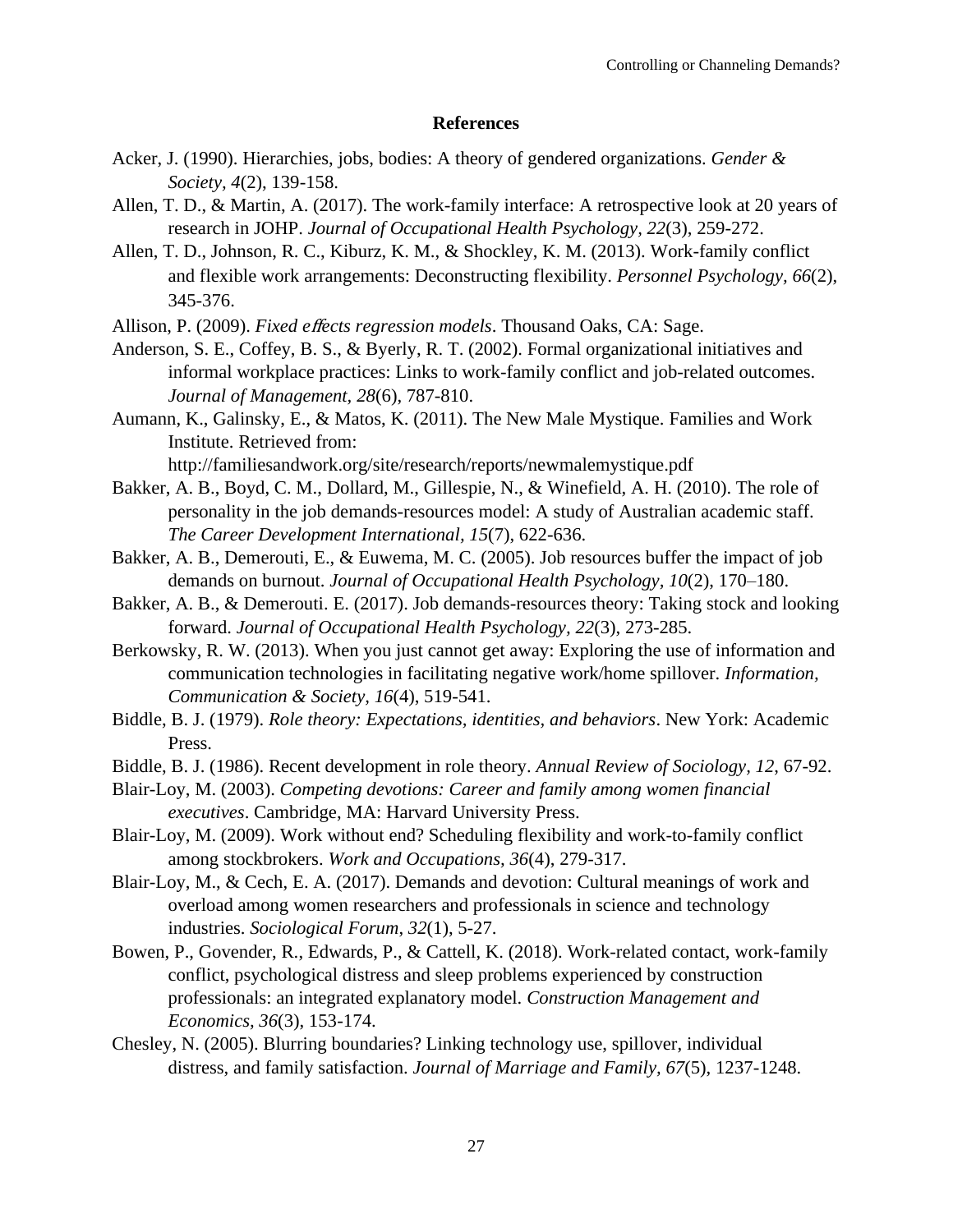- Chesley, N. (2010). Technology use and employee assessments of work effectiveness, workload, and pace of life. *Information, Communication & Society, 13*(4), 485-514.
- Clark, S. C. (2000). Work/family border theory: A new theory of work/family balance." *Human Relations, 53*(6), 747-770.
- Cornwell, B., & Warburton E. (2014). Work schedules and community ties. *Work and Occupations, 41*(2), 139-174.
- Coser, L. (1974). *Greedy institutions*. New York: Free Press.
- Dekas, K. H., & Baker, W. E. (2014). Adolescent socialization and the development of adult work orientations. In H. R. Greve & M. L. Seidel (Eds.), *Adolescent Experiences and Adult Work Outcomes: Connections and Causes* (p. 51-84). United Kingdom: Emerald Group Publishing Limited.
- Dermott, E. (2008). *Intimate fatherhood: A sociological analysis*. Routledge: London.
- Desrochers, S., & and Sargent, L. D. (2004). Boundary/border theory and work-family integration. *Organization Management Journal, 1*(1), 40-48.
- Desrochers, S., Hilton, J. M., & Larwood, L. (2005). Preliminary validation of the work-family integration-blurring scale. *Journal of Family Issues, 26*(4), 442-466.
- Fan, W., Lam, J., & Moen, P. (2019). Stress proliferation? Precarity and work-family conflict at the intersection of gender and household income. *Journal of Family Issues, 40*(18), 2751- 2773.
- Fuller, S., & Hirsch, C. E. (2019). "Family-friendly" jobs and motherhood pay penalties: The impact of flexible work arrangements across the educational spectrum. *Work and Occupations, 46*(1), 3-44.
- Galinsky, E., Bond, J. T., & Sakai, K. (2008). 2008 national study of employers. New York: Families and Work Institute. Retrieved from http://familiesandwork.org/site/research/reports/2008nse.pdf
- Galinsky, E., Bond, J. T., Kim, S. S., Backon, L., Brownfield, E., & Sakai, K. (2005). *Overwork in America: When the way we work becomes too much*. New York: Families and Work Institute.
- Gerstel, N., & Clawson, D. (2014). Class advantage and the gender divide: Flexibility on the job and at home. *American Journal of Sociology, 120*(2), 395-431.
- Glavin, P., & Schieman, S. (2012). Work-family role blurring and work-family conflict: The moderating influence of job resources and job demands. *Work and Occupations, 39*(1), 71-98.
- Glavin, P., Schieman, S., & Reid, S. (2011). Boundary-spanning work demands and their consequences for guilt and psychological distress. *Journal of Health and Social Behavior, 52*(1), 43-57.
- Golden, L. (2001). Flexible work schedules: What are we trading off to get them? *Monthly Labor Review, 124*(3), 50-67.
- Greenhaus, J. H., & Beutell, N. J. (1985). Sources of conflict between work and family roles. *Academy of Management Journal, 10*(1), 76-88.
- Greve, H. R., & Seidel, M-D, L. (2014). Adolescent experiences and adult work outcomes: Connections and causes. In H. R. Greve & M. L. Seidel (Eds.), *Adolescent Experiences*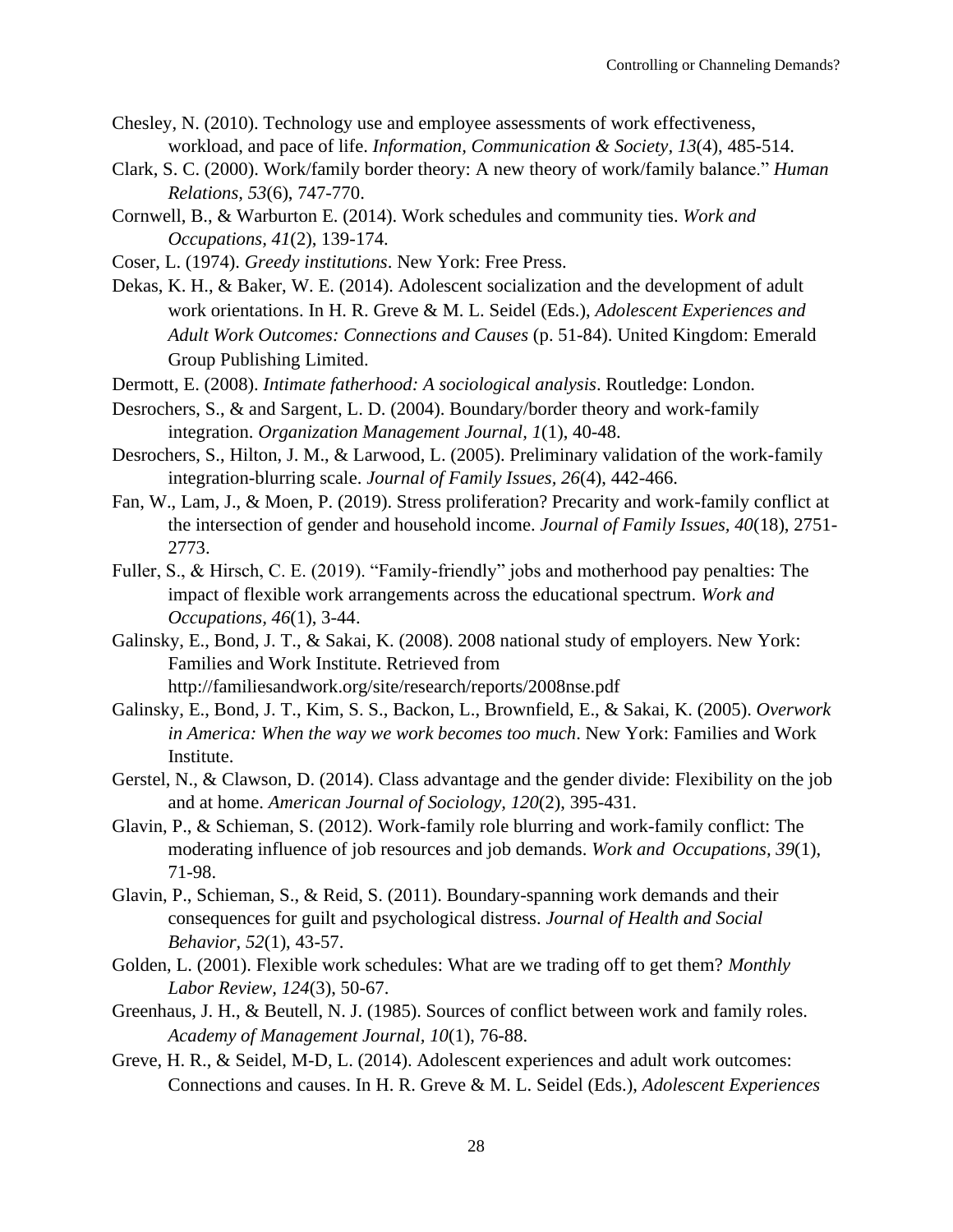*and Adult Work Outcomes: Connections and Causes* (p. 1-10). United Kingdom: Emerald Group Publishing Limited.

- Grzywacz, J. G., Casey, P. R., & Jones, F. A. (2007). The effects of workplace flexibility on health behaviors: A cross-sectional and longitudinal analysis." *Journal of Occupational and Environmental Medicine, 49*(12), 1302-1309.
- Heiss, J. (1981). Social roles. In M. Rosenberg & R. Turner (Eds.), *Social psychology: Sociological perspectives*. New York: Basic Books.
- Hochschild, A. R. (1997). *The time bind: When work becomes home and home becomes work.* New York: Metropolitan Books.
- Jacobs, J. A., & Gerson, K. (2004). *The time divide: Work, family, and gender inequality*. Cambridge: Harvard University Press.
- Karasek, R. (1979). Job demands, job decision latitude, and mental strain: Implications for job redesign. *Administrative Science Quarterly, 24*(2), 285-308.
- Kelly, E. L., & Moen, P. (2007). Rethinking the clockwork of work: Why schedule control may pay off at work and at home. *Advances in Developing Human Resources, 9*(4), 487-506.
- Kelly, E. L., Moen, P., & Tranby, E. (2011). Changing workplaces to reduce work-family conflict: Schedule control in a white-collar organization. *American Sociological Review, 76*(2), 265-290.
- Kelly, E. L., Moen, P., Oakes, M., Fan, W., Okechukwu, C., Davis, K. D., Hammer, L. B., Kossek, E. E., King, R. B., Hanson, G. C., Mierzwa, F., & Casper, L. M. (2014). Changing work and work-family conflict: Evidence from the work, family, and health network. *American Sociological Review, 79*(3), 485-516.
- Kim, J., Henly, J. R., Golden, L. M., & Lambert, S. J. (2020). Workplace flexibility and worker well-being by gender. *Journal of Marriage and Family, 82*(3), 892-910.
- Lupu, I., Spence, C., & Empson, L. (2018). When the past comes back to haunt you: The enduring influence of upbringing on the work-family decisions of professional parents. *Human Relations, 71*(2), 155-181.
- Maume, D. J., & Purcell, D. A. (2007). The "over-paced" American: Recent trends in the intensification of work. *Workplace Temporalities, 17*, 251-283.
- Moen, P., Kelly, E. L., Fan, W., Lee, S-R., Almeida, D., Kossek, E. E., & Buxton, O. M. (2016). Does a flexibility/support organizational initiative improve high-tech employees' wellbeing? Evidence from the work, family, and health network. *American Sociological Review, 81*(1), 134-164.
- Moen, P., Kelly, E. L., Tranby, E., & Huang, Q. (2011). Changing work, changing health: Can real work-time flexibility promote health behaviors and well-being? *Journal of Health and Social Behavior, 52*(4), 404-429.
- Moen, P., Lam, J., Ammons, S., & Kelly, E. L. (2013). Time work by overworked professionals: Strategies in response to the stress of higher status. *Work and Occupations, 40*(2), 79- 114.
- Nijp, H. H., Beckers, D. GJ., Geurts, S, AE., Tucker, P., & Kompier, M, AJ. (2012). Systematic review on the association between employee worktime control and work-non-work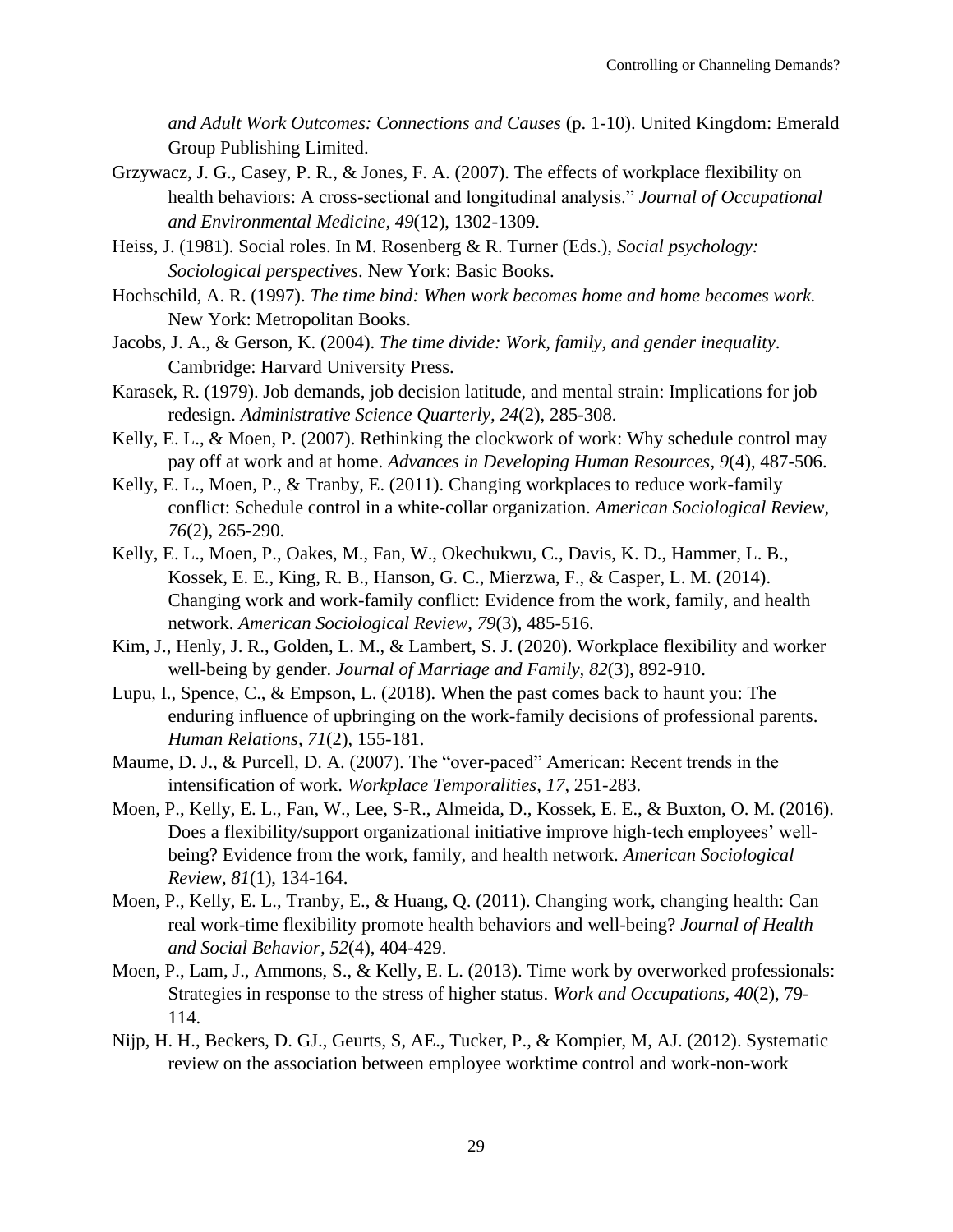balance, health and well-being, and job-related outcomes. *Scandinavian Journal of Work, Environment & Health, 38*(4), 299-313.

- Nippert-Eng, C. E. (1996). *Home and work: Negotiating boundaries through everyday life.*  Chicago: University of Chicago Press.
- Nomaguchi, K. M. (2009). Change in work-family conflict among employed parents between 1977 and 1997. *Journal of Marriage and Family, 71*(1), 15-32.
- Occhiuto, N. (2017). Investing in independent contract work: The significance of schedule control for taxi drivers. *Work and Occupations, 44*(3), 268-295.
- Pal, I., Galinsky, E., & Kim, S. S. (2020). 2020 effective workplace index: Creating a workplace that works for employees and employers. New York: Families and Work Institute. Retrieved from https://www.familiesandwork.org/research/2020/2020-effectiveworkplace-index
- Pedulla, D. S., & Thébaud, S. (2015). Can we finish the revolution? Gender, work-family ideals, and institutional constraint. *American Sociological Review, 80*(1), 116-139.
- Pleck, J. H. (1977). The work-family role system. *Social Problems, 24*(4), 417-427.
- Powell, G. N., Greenhaus, J. H., Allen, T. D., & Johnson, R. E. (2019). Advancing and expanding work-life theory from multiple perspectives. *Academy of Management Review, 44*(1), 54-71.
- Schaufeli, W. B. & Taris, T. W. (2014). A critical review of the job demands-resources model: Implications for improving work and health. In G.F Bauer & O. Hämmig (Eds.), *Bridging occupational, organizational and public health: A transdisciplinary approach* (p. 43-68). Dordrecht: Springer Netherlands.
- Schieman, S. (2013). Job-related resources and the pressures of working life. *Social Science Research, 42*(2), 271-282.
- Schieman, S. (2020). *The Canadian Quality of Work and Economic Life Study (C-QWELS): A Preliminary Report*.
- Schieman, S., & Young, M. (2010). Is there a downside to schedule control for the work-family interface? *Journal of Family Issues, 31*(10), 1391-1414.
- Schieman, S., & Young, M. (2013). Are communications about work outside regular working hours associated with work-to-family conflict, psychological distress and sleep problems? *Work & Stress, 27*(3), 244-261.
- Schieman, S., & Glavin, P. (2008). Trouble at the border?: Gender, flexibility at work, and the work-home interface. *Social Problems, 55*(4), 590-611.
- Schieman, S., & Glavin, P. (2016). The pressure-status nexus and blurred work-family boundaries. *Work and Occupations, 43*(1), 3-37.
- Schieman, S., & Glavin, P. (2017). Ironic flexibility: When normative role blurring undermines the benefits of schedule control. *The Sociological Quarterly, 58*(1), 51-71.
- Schieman, S., Milkie, M. A., & Glavin, P. (2009). When work interferes with life: Worknonwork interference and the influence of work-related demands and resources. *American Sociological Review, 74*(6), 966-988.
- Simon, R. W. (1995). Gender, multiple roles, role meaning, and mental health. *Journal of Health and Social Behavior, 36*(2), 182-194.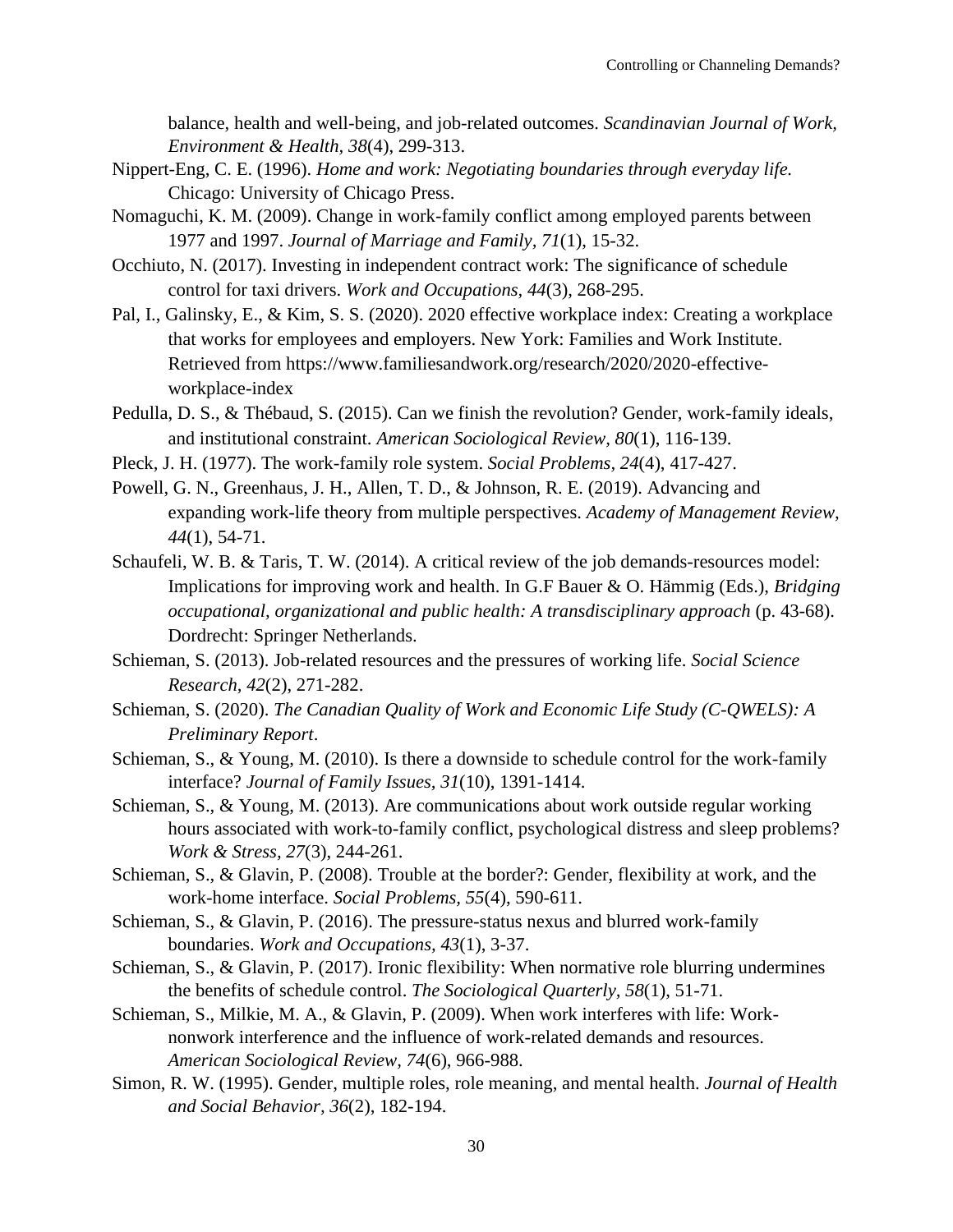- Von Hippel, P. T. (2007). Regression with missing Ys: An improved strategy for analyzing multiply imputed data. *Sociological Methodology, 37*(1), 83-117.
- Voydanoff, P. (2005). Consequences of boundary-spanning demands and resources for work-tofamily conflict and perceived stress. *Journal of Occupational Health Psychology, 10*(4), 491-503.
- Wayne, J. H., Musisca, N., & Fleeson, W. (2004). Considering the role of personality in the work-family experience: Relationships of the big five to work-family conflict and facilitation. *Journal of Vocational Behavior, 64*, 108-130.
- Winslow, S. (2005). Work-family conflict, gender, and parenthood, 1977-1997. *Journal of Family Issues, 26*(6), 727-755.
- Young, M., & Schieman, S. (2017). Scaling back and finding flexibility: Gender differences in parents' strategies to manage work-family conflict. *Journal of Marriage and Family, 80*(1), 99-118.

Philip J. Badawy is currently a PhD candidate in sociology at the University of Toronto. His research is focused on the intersection of work and family life, and the implications of these dynamics for workers' stress and health—with a specific focus on how these processes change over time.

Scott Schieman is a professor of sociology and Canada Research Chair at the University of Toronto. He is the lead investigator of two longitudinal studies of Canadian workers: C-QWELS and the Canadian Work, Stress, and Health study. The former is tracking changes in employment, work, family, and well-being during the COVID-19 pandemic.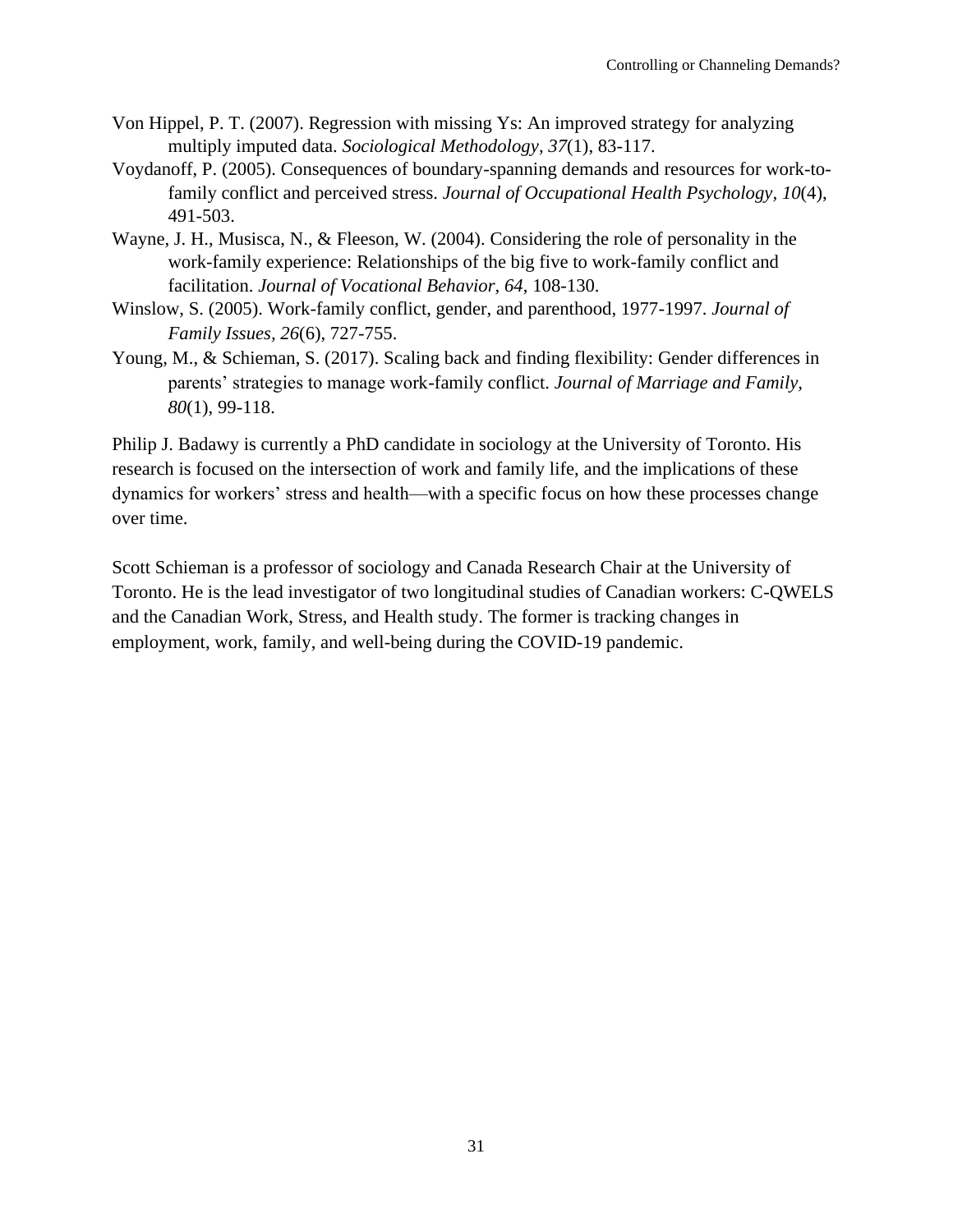|                                  | Wave 1        |           | Pooled Wave 1 to 4 |           |
|----------------------------------|---------------|-----------|--------------------|-----------|
|                                  | $(n = 6,004)$ |           | $(n=17,611)$       |           |
| Variables                        | $M$ or $\%$   | <b>SD</b> | $M$ or %           | <b>SD</b> |
| <b>Dependent Variables</b>       |               |           |                    |           |
| Role blurring                    | 2.46          | .94       | 2.48               | .93       |
| Work-to-family conflict          | 2.51          | 1.02      | 2.49               | .99       |
|                                  |               |           |                    |           |
| <b>Explanatory Variables</b>     |               |           |                    |           |
| Schedule control                 | $-.01$        | .91       | 0.00               | 0.90      |
| Job pressure                     | 3.03          | 1.11      | 3.02               | 1.08      |
| Women                            | 59.33%        |           | 60.02%             |           |
| Age                              | 44.92         | 12.06     | 48.27              | 12.10     |
| <b>Education:</b>                |               |           |                    |           |
| Less than high school            | 7.00%         |           | 6.45%              |           |
| High school                      | 17.85%        |           | 15.70%             |           |
| Vocational training/some college | 25.10%        |           | 25.38%             |           |
| College grad                     | 35.45%        |           | 36.06%             |           |
| Post-grad                        | 14.60%        |           | 16.41%             |           |
| Logged Income                    | 10.71         | 1.09      | 11.26              | 1.21      |
| <b>Marital Status:</b>           |               |           |                    |           |
| Married                          | 51.13%        |           | 53.87%             |           |
| Living with partner              | 14.47%        |           | 14.02%             |           |
| Div./Sep./Wid.                   | 16.51%        |           | 16.66%             |           |
| Never married                    | 17.90%        |           | 15.45%             |           |
| Kids at Home                     | .78           | 1.08      | .71                | 1.05      |
| Occupation:                      |               |           |                    |           |
| Exec/admin/management            | 13.27%        |           | 15.52%             |           |
| Professionals                    | 28.23%        |           | 28.71%             |           |
| Technical                        | 18.73%        |           | 18.67%             |           |
| Sales                            | 6.99%         |           | 6.08%              |           |
| Admin support                    | 6.89%         |           | 7.10%              |           |
| Service                          | 12.66%        |           | 11.52%             |           |
| Production                       | 13.23%        |           | 12.41%             |           |
| Sector:                          |               |           |                    |           |
| Government                       | 29.43%        |           | 31.43%             |           |
| Private for-profit               | 46.57%        |           | 44.72%             |           |
| Non-profit organization          | 6.55%         |           | 7.02%              |           |
| Self-employed                    | 17.45%        |           | 16.82%             |           |
| Work hours:                      |               |           |                    |           |
| $<$ 20 hours                     | 6.91%         |           | 6.80%              |           |
| 20 to 34.9 hours                 | 16.56%        |           | 16.11%             |           |
| 35 to 49.9 hours                 | 58.21%        |           | 59.63%             |           |
| $\geq$ 50 hours                  | 18.32%        |           | 17.46%             |           |
| Autonomy                         | 2.94          | .81       | 2.95               | .81       |

|  |  |  | <b>Table 1.</b> Descriptive Statistics (Means, Percentages, and Standard Deviations) |  |  |
|--|--|--|--------------------------------------------------------------------------------------|--|--|
|--|--|--|--------------------------------------------------------------------------------------|--|--|

*(continued)*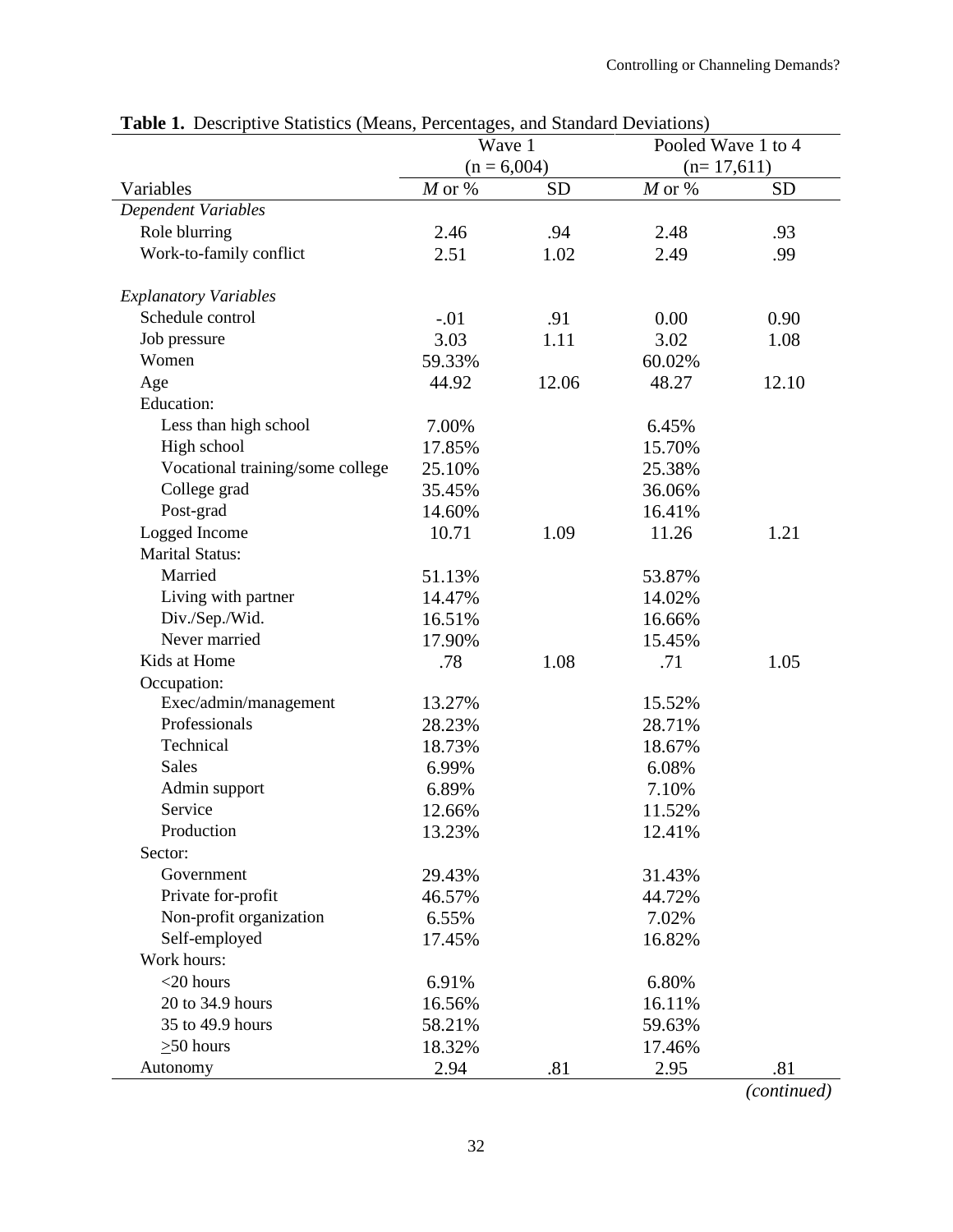|                                  | Wave 1        |           | Pooled Wave 1 to 4 |           |
|----------------------------------|---------------|-----------|--------------------|-----------|
|                                  | $(n = 6,004)$ |           | $(n=17,611)$       |           |
| Variables                        | $M$ or %      | <b>SD</b> | $M$ or %           | <b>SD</b> |
| Challenging work                 | 3.36          | .63       | 3.34               | .63       |
| Job authority                    | .88           | 1.03      | .89                | 1.04      |
| Work location:                   |               |           |                    |           |
| Away from home at fixed location | 72.69%        |           | 74.06%             |           |
| Mainly at home                   | 9.15%         |           | 9.35%              |           |
| Mainly on the road               | 4.82%         |           | 4.76%              |           |
| Client/customer locations        | 11.41%        |           | 11.08%             |           |
| Some other work arrangement      | 1.92%         |           | 0.75%              |           |

# Table 1. (continued)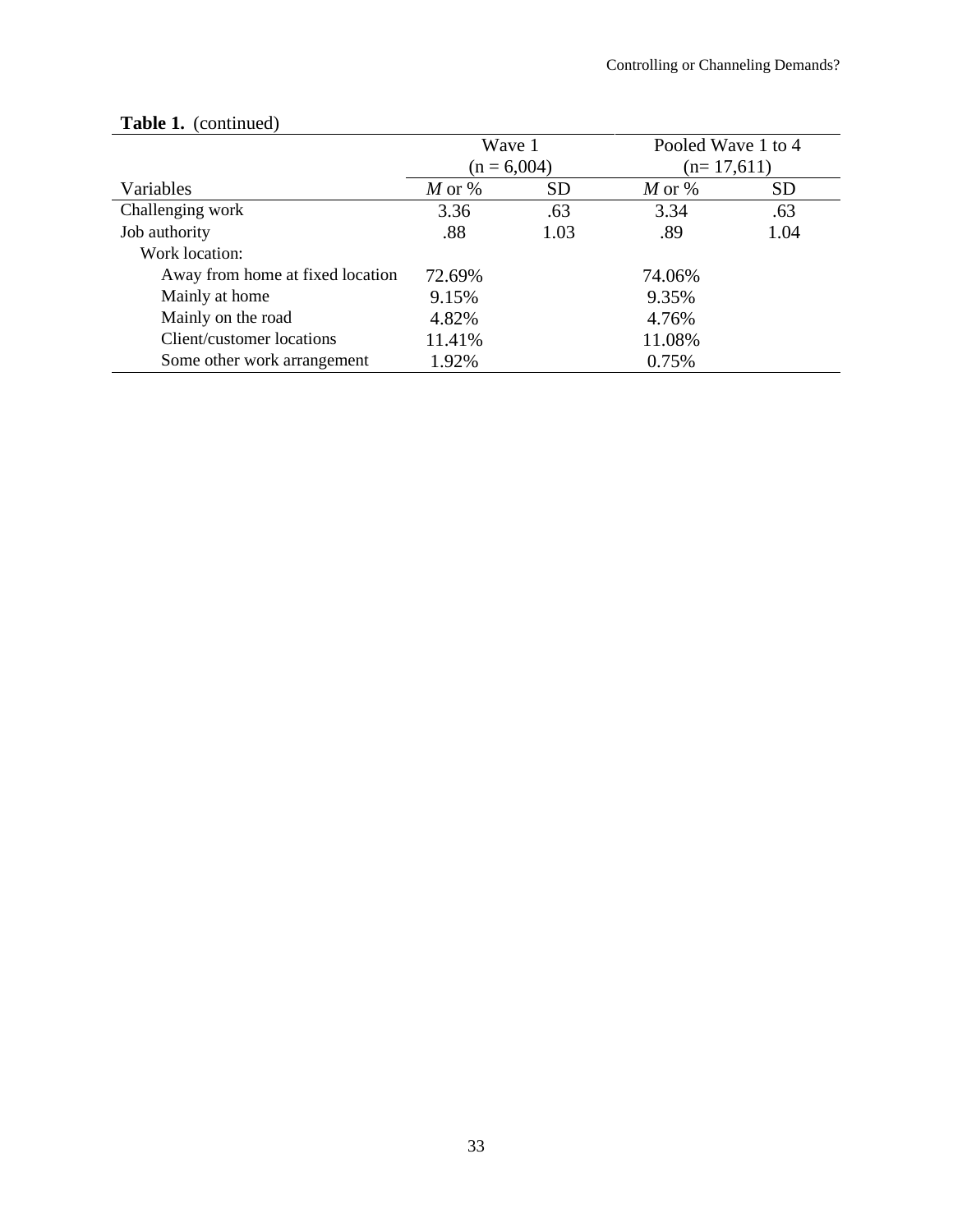|                                  | <b>Total Sample</b> | <b>Total Sample</b> | Women       | Men         |
|----------------------------------|---------------------|---------------------|-------------|-------------|
|                                  | $(n=14,104)$        | $(n=14,104)$        | $(n=8,396)$ | $(n=5,708)$ |
|                                  | Model 1             | Model 2             | Model 2A    | Model 2B    |
| Job pressure                     | .199***             | $.201***$           | $.216***$   | $.186***$   |
|                                  | (.009)              | (.009)              | (.011)      | (.014)      |
| Schedule control                 | $.075***$           | $-0.018$            | $-.087*$    | .066        |
|                                  | (.013)              | (.027)              | (.036)      | (.041)      |
| Job pressure x Schedule control  |                     | $.032***$           | $.052***$   | .007        |
|                                  |                     | (.009)              | (.011)      | (.014)      |
| Education                        |                     |                     |             |             |
| $(REF = Less than high school)$  |                     |                     |             |             |
| High school                      | $-.031$             | $-.035$             | $-.005$     | $-.072$     |
|                                  | (.055)              | (.055)              | (.074)      | (.081)      |
| Vocational training/some college | $-.020$             | $-.024$             | $-.045$     | $-0.015$    |
|                                  | (.058)              | (.059)              | (.079)      | (.084)      |
| College grad                     | $-.023$             | $-.025$             | $-.048$     | .000        |
|                                  | (.062)              | (.062)              | (.083)      | (.092)      |
| Post-grad                        | $-.035$             | $-.039$             | .092        | .036        |
|                                  | (.068)              | (.068)              | (.090)      | (.104)      |
| Logged income                    | .007                | .007                | .008        | .003        |
|                                  | (.010)              | (.010)              | (.013)      | (.016)      |
| <b>Marital</b> status            |                     |                     |             |             |
| $(REF = married)$                |                     |                     |             |             |
| Living with partner              | .009                | .009                | .022        | $-.001$     |
|                                  | (.042)              | (.042)              | (.049)      | (.068)      |
| Div./Sep./Wid.                   | $.103*$             | $.101*$             | .064        | $.163*$     |
|                                  | (.043)              | (.043)              | (.051)      | (.077)      |
| Never married                    | .016                | .015                | .070        | $-.052$     |
|                                  | (.054)              | (.054)              | (.068)      | (.084)      |
| Number of kids                   | .015                | .015                | .019        | .013        |
|                                  | (.013)              | (.013)              | (.018)      | (.018)      |
| Occupation                       |                     |                     |             |             |
| $(REF = Excel/admin/management)$ |                     |                     |             |             |
| Professionals                    | $-.043$             | $-.040$             | $-.102$     | .024        |
|                                  | (.041)              | (.041)              | (.058)      | (.055)      |
| Technical                        | $-115**$            | $-.110*$            | $.149*$     | $-.069$     |
|                                  | (.043)              | (.043)              | (.060)      | (.062)      |
| <b>Sales</b>                     | $-185**$            | $-184**$            | $-.124$     | $-.281**$   |
|                                  | (.064)              | (.063)              | (.080)      | (.102)      |
| Admin support                    | $-.247***$          | $-.244***$          | $-.252***$  | $-.293*$    |
|                                  | (.059)              | (.058)              | (.071)      | (.123)      |
| Service                          | $-.064$             | $-.061$             | $-143*$     | .085        |
|                                  | (.056)              | (.056)              | (.070)      | (.096)      |

## **Table 2. Fixed Effects Regressions of Role Blurring on Job Pressure and Schedule Control, by Gender**

*(continued)*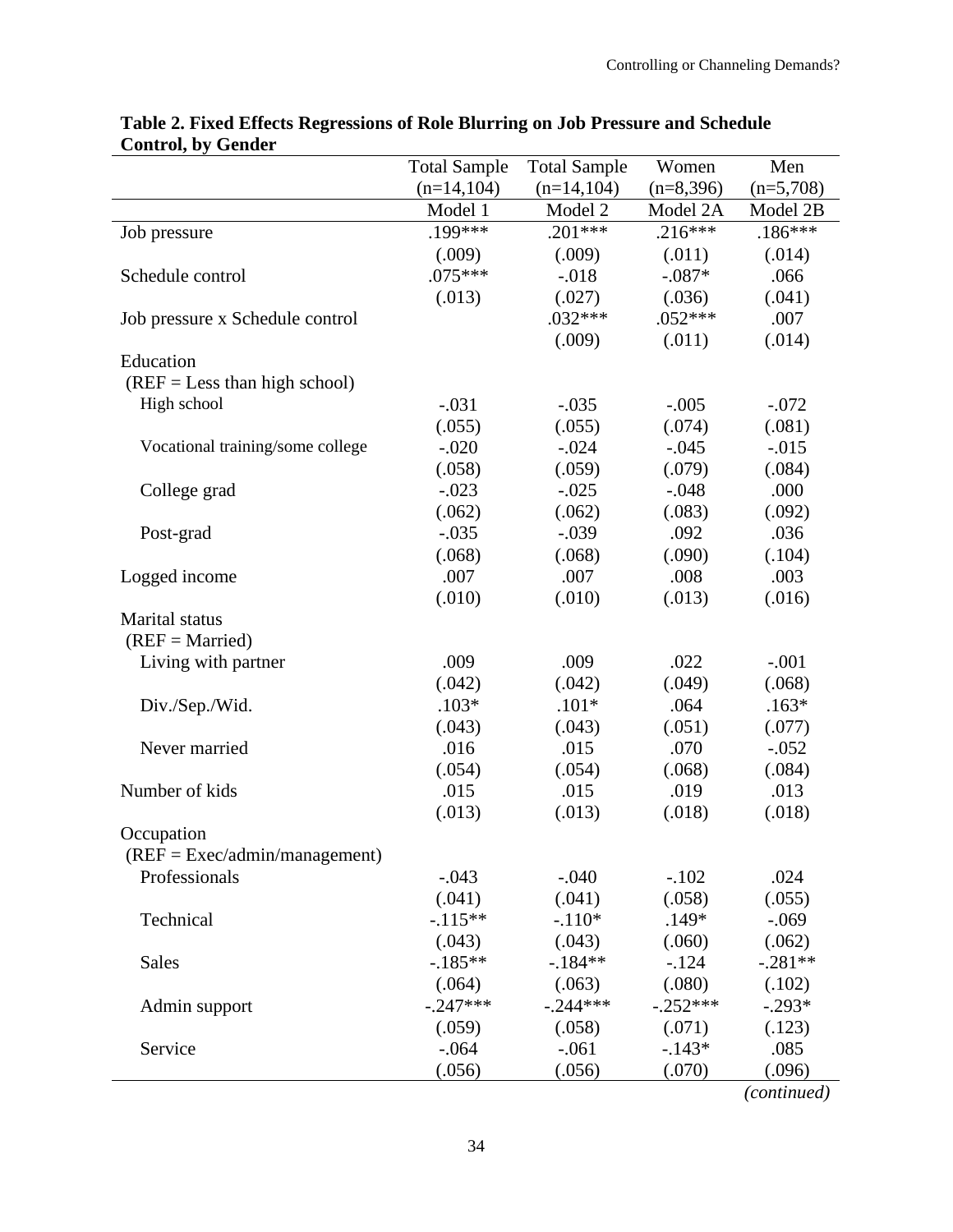|                                            | <b>Total Sample</b> | <b>Total Sample</b> | Women             | Men         |
|--------------------------------------------|---------------------|---------------------|-------------------|-------------|
|                                            | $(n=14,104)$        | $(n=14,104)$        | $(n=8,396)$       | $(n=5,708)$ |
|                                            | Model 1             | Model 2             | Model 2A          | Model 2B    |
| Production                                 | $-.258***$          | $-.261***$          | $-.264**$         | $-.260**$   |
|                                            | (.061)              | (.061)              | (.098)            | (.076)      |
| Job sector                                 |                     |                     |                   |             |
| $(REF = Government)$                       |                     |                     |                   |             |
| Private for-profit                         | .031                | .031                | $-.018$           | .132        |
|                                            | (.038)              | (.038)              | (.043)            | (.071)      |
| Non-profit organization                    | .032                | .029                | $-.036$           | $.203*$     |
|                                            | (.046)              | (.046)              | (.052)            | (.098)      |
| Self-employed                              | .089                | .089                | .098              | .139        |
|                                            |                     |                     |                   |             |
|                                            | (.052)              | (.052)              | (.066)            | (.087)      |
| Work hours<br>$(REF = <20 hours)$          |                     |                     |                   |             |
| 20 to 34.9 hours                           | $-.011$             | $-0.012$            | $-.017$           | $-.012$     |
|                                            |                     |                     |                   | (.076)      |
| 35 to 49.9 hours                           | (.038)<br>$-.079*$  | (.038)<br>$-.082*$  | (.044)<br>$-.076$ |             |
|                                            |                     |                     |                   | $-.095$     |
|                                            | (.040)              | (.040)              | (.047)            | (.079)      |
| $>50$ hours                                | $.126**$            | $.119*$             | $.115*$           | .119        |
|                                            | (.046)              | (.046)              | (.057)            | (.085)      |
| Job autonomy                               | $.045***$           | $.045***$           | $.063***$         | .017        |
|                                            | (.012)              | (.012)              | (015)             | (.020)      |
| Job authority                              | $.110***$           | $.109***$           | $.116***$         | $.100***$   |
|                                            | (.011)              | (.011)              | (.016)            | (.016)      |
| Challenging work                           | $.070***$           | $.068***$           | $.064**$          | .078**      |
|                                            | (.018)              | (.018)              | (.024)            | (.028)      |
| Work location                              |                     |                     |                   |             |
| $(REF = Away from home at fixed location)$ |                     |                     |                   |             |
| Mainly at home                             | $.216***$           | $.223***$           | $.264***$         | $.160*$     |
|                                            | (.048)              | (.049)              | (063)             | (.074)      |
| Mainly on the road                         | $.197***$           | .195***             | $.331***$         | $.132**$    |
|                                            | (.040)              | (.039)              | (.064)            | (.049)      |
| Client/customer locations                  | $.201***$           | $.203***$           | $.224***$         | $.185***$   |
|                                            | (.031)              | (.032)              | (.048)            | (.041)      |
| Some other work arrangement                | $.185*$             | $.181*$             | .168              | .175        |
|                                            | (.090)              | (.090)              | (.143)            | (.104)      |
| Survey wave                                |                     |                     |                   |             |
| $(REF = 2011)$                             |                     |                     |                   |             |
| 2013                                       | $-.004$             | $-.004$             | .008              | $-.020$     |
|                                            | (.012)              | (.012)              | (.016)            | (.019)      |
| 2015                                       | $.027*$             | $.028*$             | .029              | .024        |
|                                            | (.013)              | (.013)              | (.018)            | (.021)      |
| 2017                                       | $.035*$             | $.036*$             | $.044*$           | .027        |
|                                            | (.015)              | (.015)              | (.021)            | (.023)      |

**Table 2.** (continued)

*Note*. \*p<.05, \*\*p<.01, \*\*\*p<.001 (two-tailed test).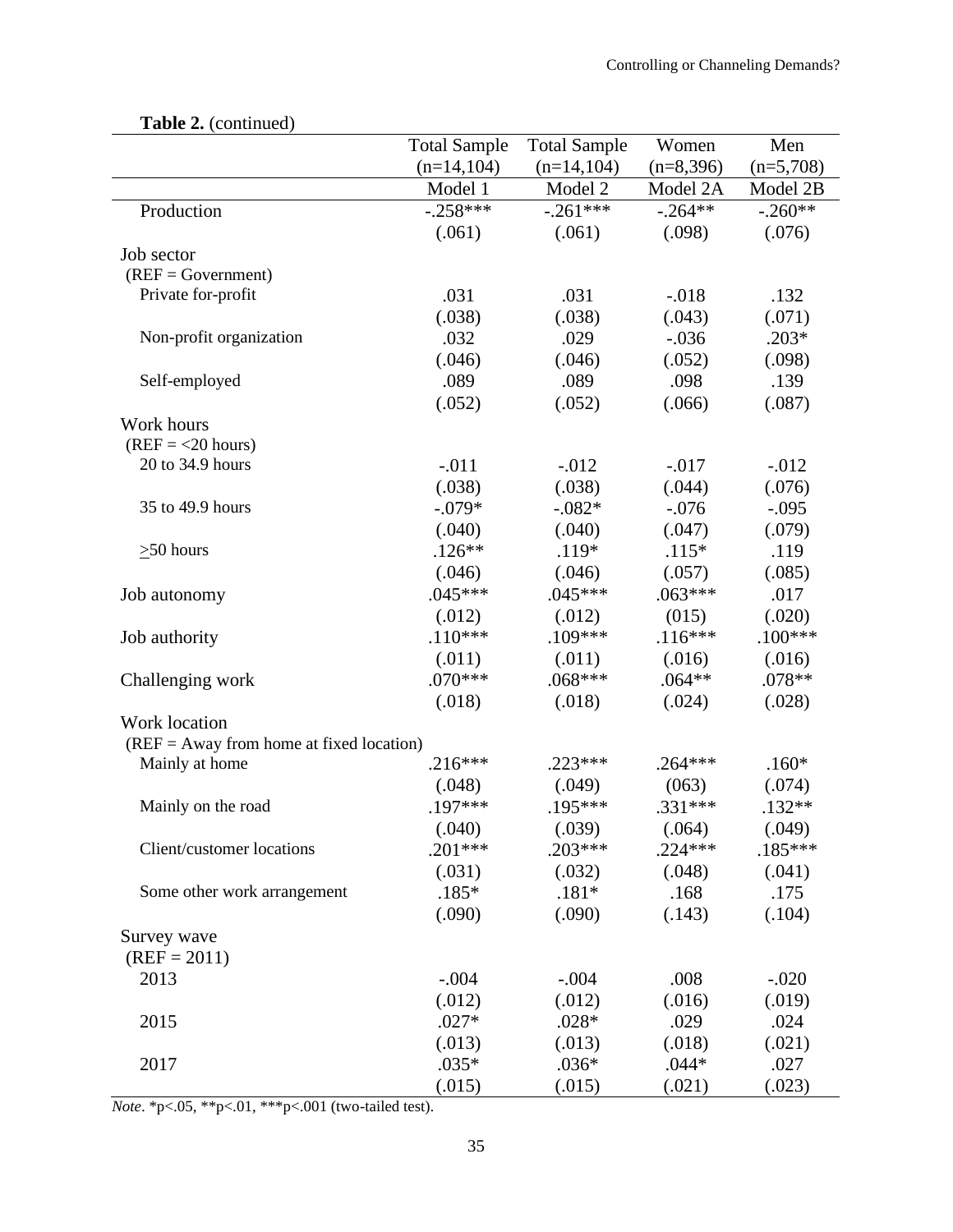|                                  | <b>Total Sample</b> | <b>Total Sample</b> | Women       | Men         |
|----------------------------------|---------------------|---------------------|-------------|-------------|
|                                  | $(n=14,103)$        | $(n=14,103)$        | $(n=8,395)$ | $(n=5,708)$ |
|                                  | Model 1             | Model 2             | Model 2A    | Model 2B    |
| Job pressure                     | $.328***$           | .328***             | $.342***$   | $.318***$   |
|                                  | (.011)              | (.011)              | (.013)      | (.018)      |
| Schedule control                 | $-.068***$          | $-.082*$            | $-132**$    | $-.026$     |
|                                  | (.015)              | (.032)              | (.042)      | (.048)      |
| Job pressure x Schedule control  |                     | .005                | .020        | $-.010$     |
|                                  |                     | (.010)              | (.013)      | (.016)      |
| Education                        |                     |                     |             |             |
| $(REF = Less than high school)$  |                     |                     |             |             |
| High school                      | $-.038$             | $-.039$             | $-.087$     | .010        |
|                                  | (.059)              | (.059)              | (.068)      | (.098)      |
| Vocational training/some college | $-.000$             | $-.001$             | $-.072$     | .066        |
|                                  | (.063)              | (.063)              | (.080)      | (.100)      |
| College grad                     | .029                | .029                | $-.025$     | .072        |
|                                  | (.068)              | (.068)              | (.085)      | (.108)      |
| Post-grad                        | .005                | .004                | $-.033$     | .020        |
|                                  | (.075)              | (.075)              | (.094)      | (.121)      |
| Logged income                    | .007                | .007                | $-.003$     | .022        |
|                                  | (.011)              | (.011)              | (.014)      | (.018)      |
| <b>Marital</b> status            |                     |                     |             |             |
| $(REF = married)$                |                     |                     |             |             |
| Living with partner              | .028                | .028                | $-.026$     | .078        |
|                                  | (.045)              | (.045)              | (.050)      | (.075)      |
| Div./Sep./Wid.                   | .009                | .009                | $-.082$     | .140        |
|                                  | (.050)              | (.050)              | (.058)      | (.087)      |
| Never married                    | $-.006$             | $-.006$             | .047        | $-.094$     |
|                                  | (.057)              | (.057)              | (.065)      | (.096)      |
| Number of kids                   | .019                | .019                | .033        | .008        |
|                                  | (.014)              | (.014)              | (.019)      | (.021)      |
| Occupation                       |                     |                     |             |             |
| $(REF = Excel/dmin/management)$  |                     |                     |             |             |
| Professionals                    | $-.047$             | $-.047$             | $-.087$     | $-.006$     |
|                                  | (.045)              | (.045)              | (.065)      | (.062)      |
| Technical                        | $-.049$             | $-.048$             | $-.014$     | $-.114$     |
|                                  | (.049)              | (.049)              | (.065)      | (.077)      |
| Sales                            | .034                | .034                | .061        | $-.022$     |
|                                  | (.073)              | (.073)              | (.101)      | (.102)      |
| Admin support                    | .025                | .026                | .086        | $-.160$     |
|                                  | (.063)              | (.063)              | (.078)      | (.115)      |
| Service                          | .040                | .041                | $-.011$     | .133        |
|                                  | (.065)              | (.065)              | (.084)      | (.105)      |

## **Table 3. Fixed Effects Regressions of Work-to-Family Conflict on Job Pressure and Schedule Control, by Gender**

*(continued)*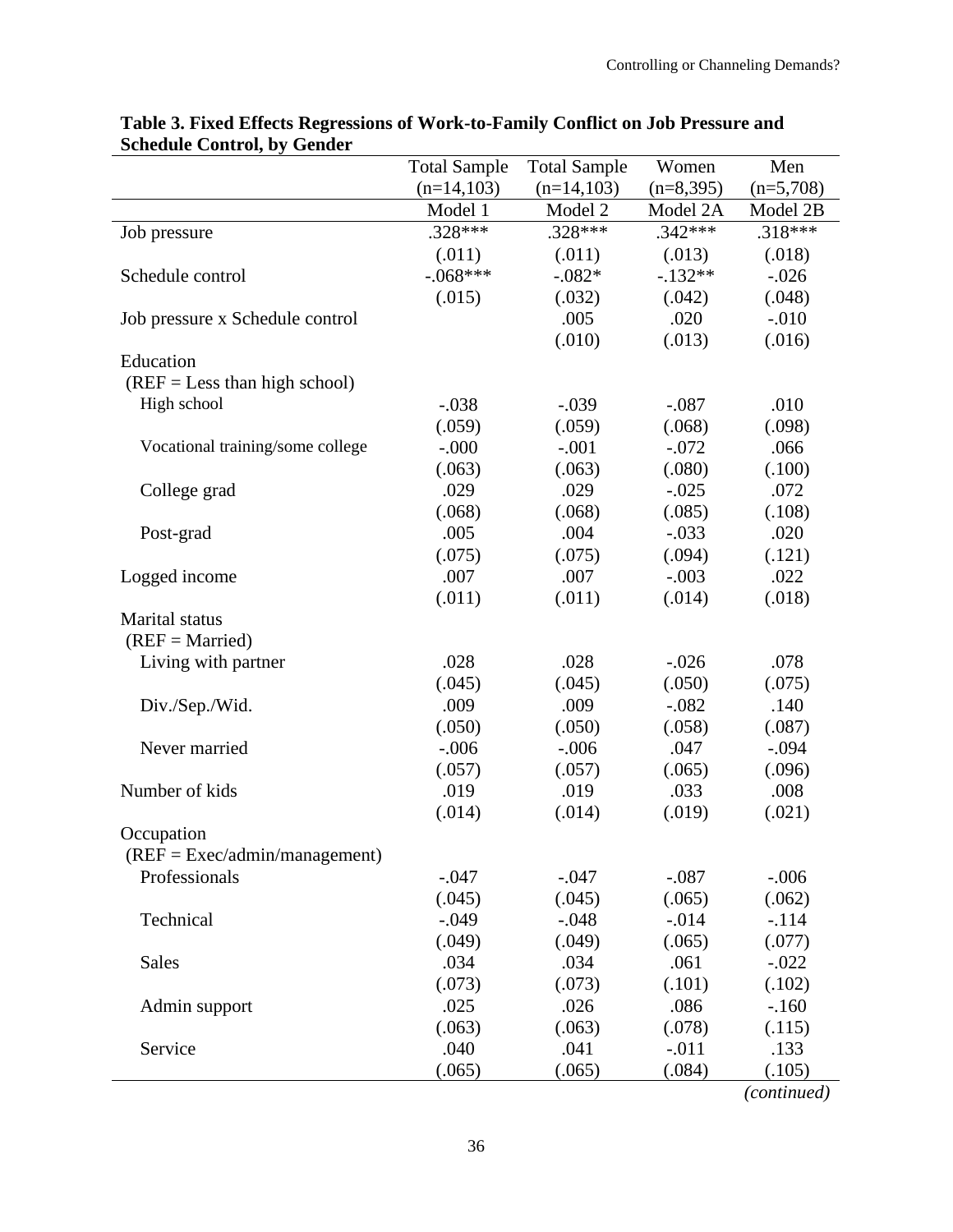| $\blacksquare$ which is a continuou        | <b>Total Sample</b> | <b>Total Sample</b> | Women       | Men         |
|--------------------------------------------|---------------------|---------------------|-------------|-------------|
|                                            | $(n=14,104)$        | $(n=14,104)$        | $(n=8,396)$ | $(n=5,708)$ |
|                                            | Model 1             | Model 1             | Model 2A    | Model 2B    |
| Production                                 | .037                | .037                | $-.035$     | .041        |
|                                            | (.062)              | (.062)              | (.114)      | (.076)      |
| Job sector                                 |                     |                     |             |             |
| $(REF = Government)$                       |                     |                     |             |             |
| Private for-profit                         | .066                | .066                | .040        | .126        |
|                                            | (.041)              | (.041)              | (.050)      | (.073)      |
| Non-profit organization                    | $.108*$             | $.107*$             | .053        | $.281**$    |
|                                            | (.049)              | (.049)              | (.057)      | (.090)      |
| Self-employed                              | .033                | .033                | .063        | .045        |
|                                            | (.054)              | (.054)              | (.072)      | (.088)      |
| Work hours                                 |                     |                     |             |             |
| $(REF = <20 hours)$                        |                     |                     |             |             |
| 20 to 34.9 hours                           | $.179***$           | .179***             | $.180***$   | $.164*$     |
|                                            | (.044)              | (.044)              | (.051)      | (.082)      |
| 35 to 49.9 hours                           | $.257***$           | $.256***$           | $.280***$   | $.212**$    |
|                                            | (.045)              | (.045)              | (.054)      | (.077)      |
| $\geq 50$ hours                            | $.471**$            | $.470**$            | $.503***$   | $.416***$   |
|                                            | (.052)              | (.052)              | (.069)      | (.085)      |
| Job autonomy                               | $-.054***$          | $-.054***$          | $-.034$     | $-.087**$   |
|                                            | (.015)              | (.015)              | (.019)      | (.025)      |
| Job authority                              | $.041**$            | $.040**$            | $.033*$     | $.049**$    |
|                                            | (.011)              | (.012)              | (.016)      | (.017)      |
| Challenging work                           | $-.101***$          | $-.101***$          | $-.100**$   | $-.102**$   |
|                                            | (.022)              | (.022)              | (.030)      | (.033)      |
| Work location                              |                     |                     |             |             |
| $(REF = Away from home at fixed location)$ |                     |                     |             |             |
| Mainly at home                             | $-.078$             | $-.077$             | $-116$      | $-.034$     |
|                                            | (.044)              | (.044)              | (.060)      | (.066)      |
| Mainly on the road                         | .052                | .052                | .058        | .055        |
|                                            | (.044)              | (.044)              | (.080)      | (.051)      |
| Client/customer locations                  | .028                | .029                | .047        | .028        |
|                                            | (.032)              | (.032)              | (.050)      | (.041)      |
| Some other work arrangement                | $-.069$             | $-.070$             | $-.148$     | $-.010$     |
|                                            | (.098)              | (.098)              | (.154)      | (.112)      |
| Survey wave                                |                     |                     |             |             |
| $(REF = 2011)$                             |                     |                     |             |             |
| 2013                                       | $-0.012$            | $-0.012$            | $-.027$     | .006        |
|                                            | (.014)              | (.015)              | (.019)      | (.023)      |
| 2015                                       | $-.008$             | $-.008$             | $-.004$     | $-0.016$    |
|                                            | (.016)              | (.016)              | (.022)      | (.025)      |
| 2017                                       | $-.029$             | $-.029$             | $-.026$     | $-.031$     |
|                                            | (.018)              | (.018)              | (.024)      | (.027)      |

## **Table 3.** (continued)

*Note*. \*p<.05, \*\*p<.01, \*\*\*p<.001 (two-tailed test).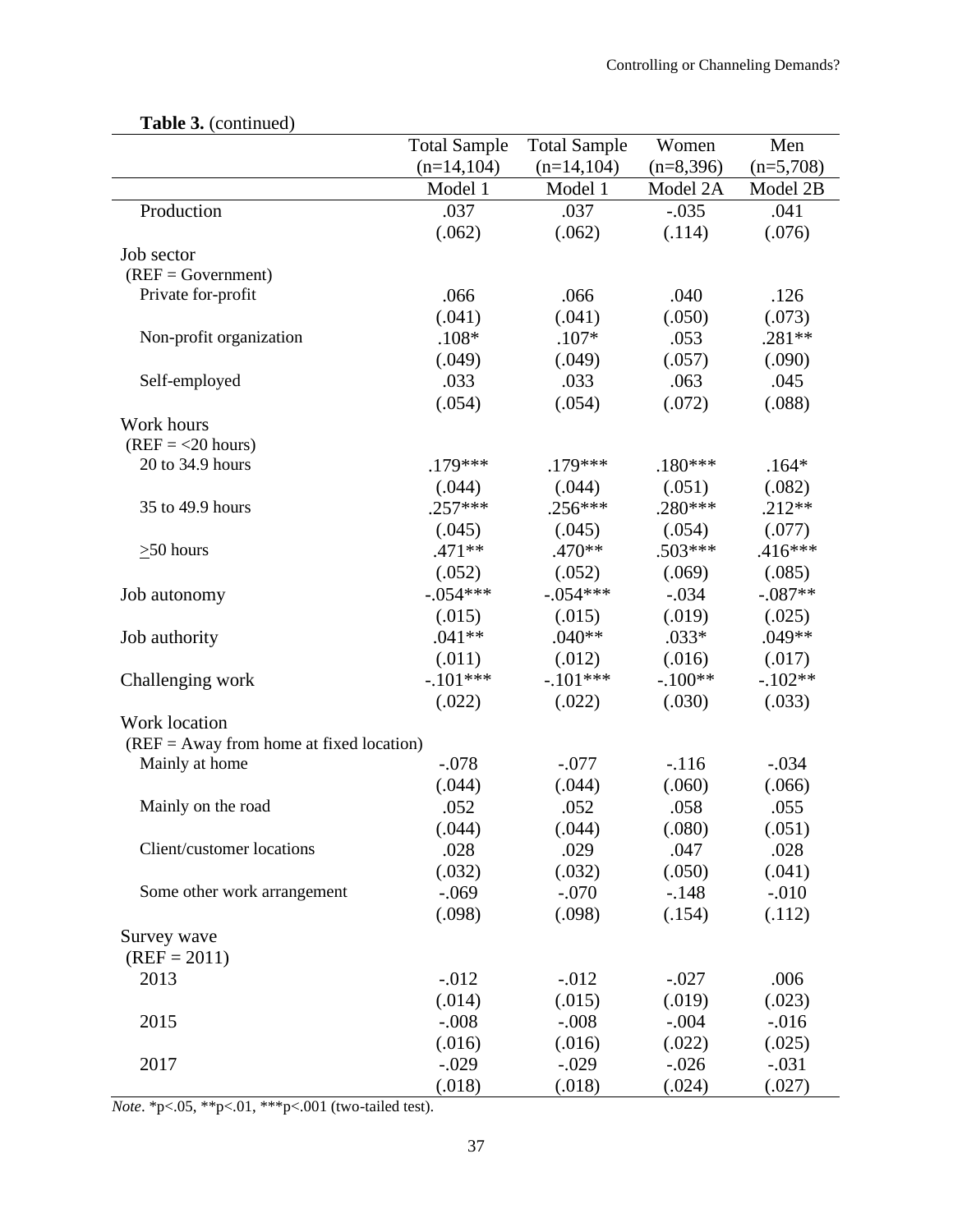

**Figure 1.** Predicted Value of Changes in Role Blurring (varying by changes in job pressure and level of schedule control). Low Schedule Control is 1.5 standard deviations below its mean. High Schedule Control is 1.5 standard deviations above its mean.